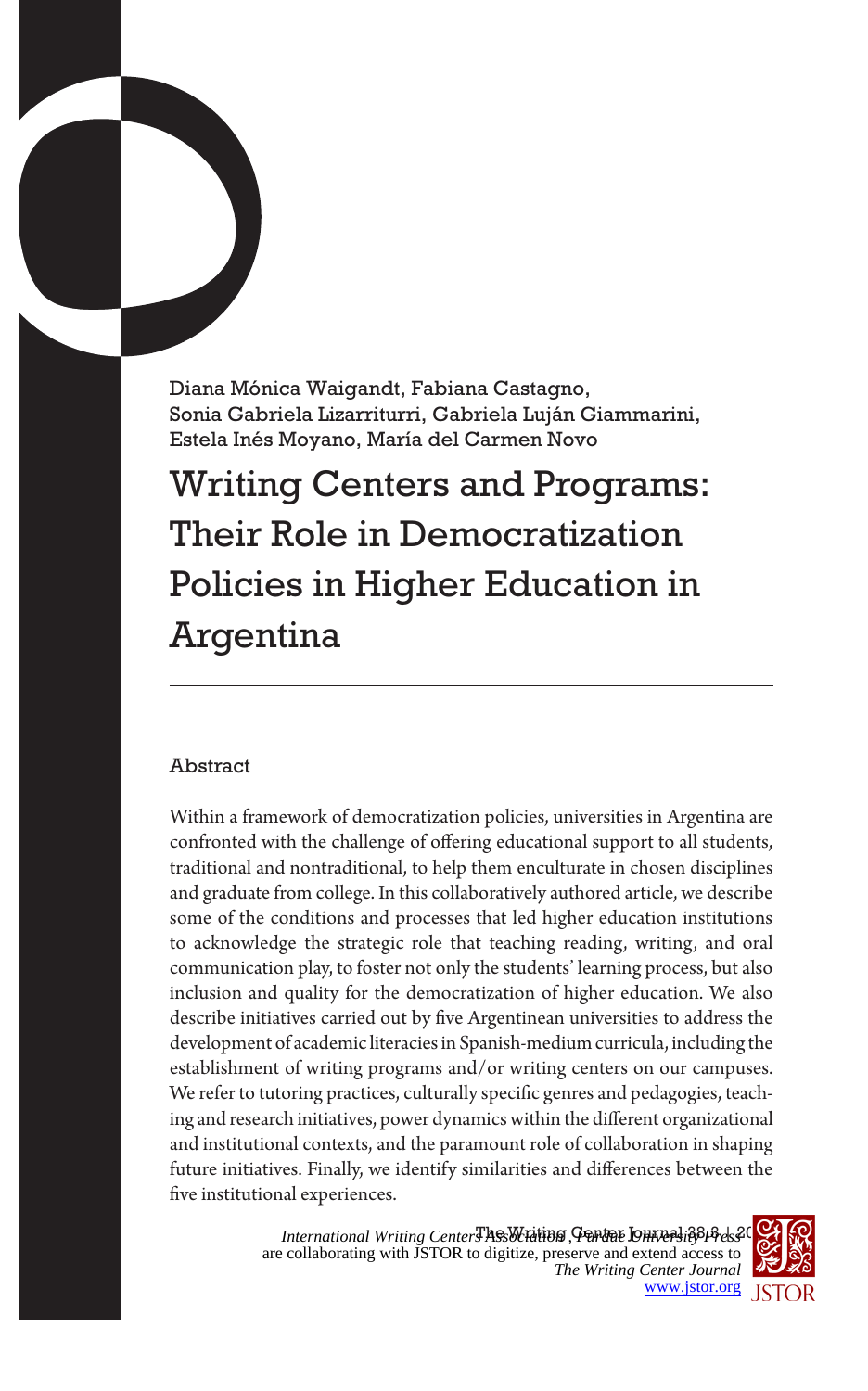### Introduction

*When I entered university, I came across texts that were very different from what I read and wrote in high school . . . very long and difficult to understand. . . . [T]his generated a lot of uncertainty. . . . But this experience changed my perspective on the role of reading and writing in college . . . and on how I see myself as a student. . . . Now, every time I read, I imagine I have an appointment with the author. . . . I will never forget a phrase that sums up this change: "read as a writer and write as a reader."* —Lucas

*Writing was a beautiful experience. I felt I had a dormant writer inside. . . . It was both exploration and discovery . . . an inspiration to project myself into the future.* —Martin

*This experience taught me that writing is a construction and that everyone can be a writer.* —Muriel

These personal reflections by three incoming first-year students on experiences in an academic reading and writing project organized by a writing center at the Facultad de Ciencias de la Comunicación (Universidad Nacional de Córdoba) highlight not only the fact that transitioning into higher education and navigating the college experience can generate feelings of uncertainty in students, but also the fact that coping with the enculturation process cannot be done successfully without guidance. The stories of Lucas,<sup>1</sup> Martin, and Muriel reveal that changes related to identity and belonging were triggered while being part of the project put forward by the students' writing center. This is particularly important in our context because students' socioeconomic backgrounds, prior knowledge, skills, and behavior are heterogeneous. What is more, many belong to socially vulnerable groups in which families lack experience in higher education. Thanks to the support provided at the writing center, Lucas, Martin, and Muriel seem to have overcome the strangeness that novice members feel during the process of becoming part of the academic community and have been empowered to face the future confidently. This leads us to firmly believe that writing centers and programs can play a strategic role not only in guiding and supporting the learning process, but also in building self-esteem, fostering self-awareness, and creating a sense of belonging.

During the last decades, within a framework of democratization policies based on principles for promoting quality in inclusive education, higher education in Argentina has expanded (Natale & Stagnaro, 2016; Navarro, 2016), as seen in the creation of universities and in an increase of both traditional and non-traditional student enrollment. However, universities still face challenges despite these policies: high dropout rates and delayed or low graduation rates. Ensuring access, retention, and completion of studies while working with stu-

<sup>1</sup> All names are pseudonyms.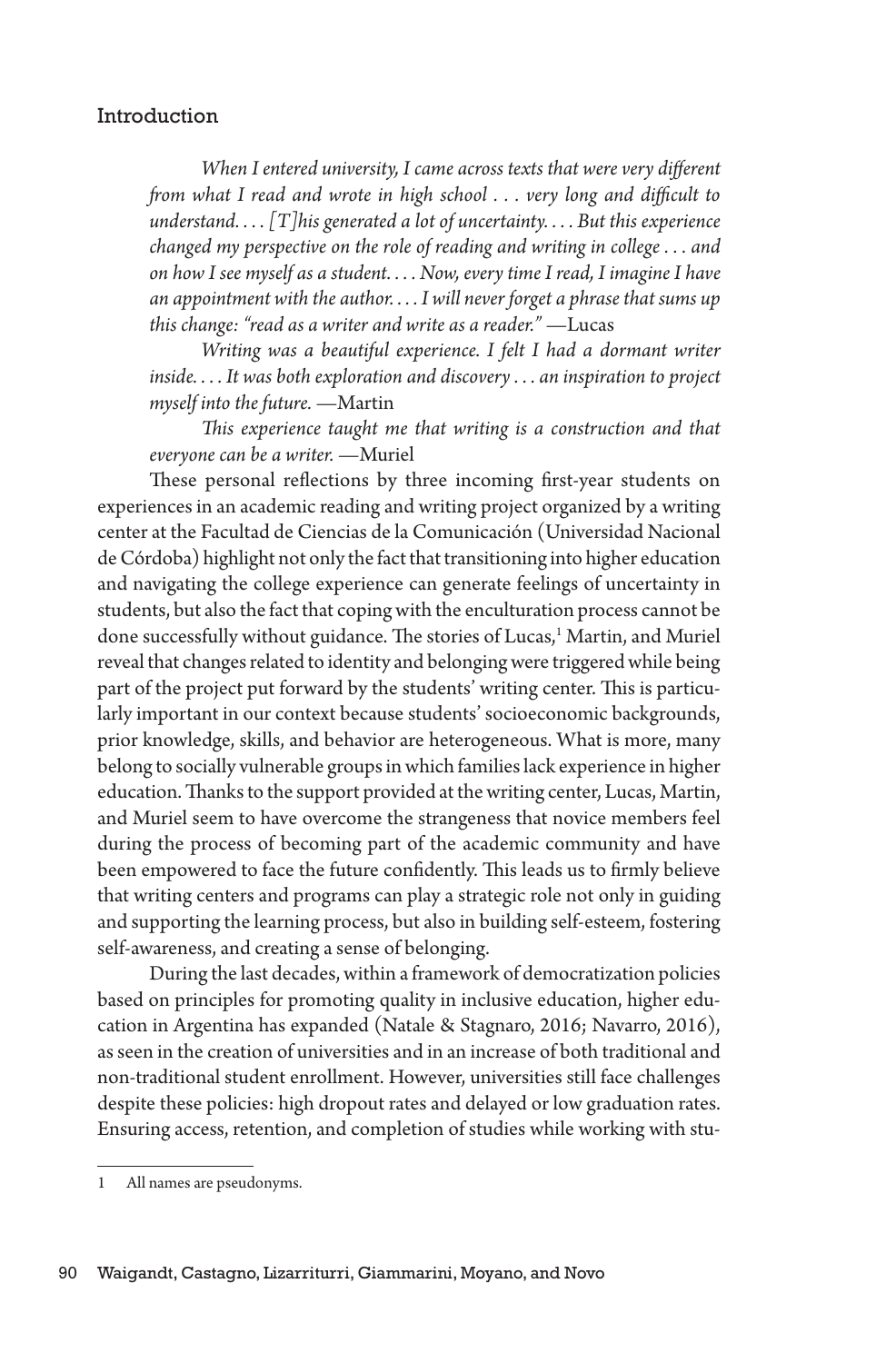dents from diverse cultural contexts, often in large classroom settings, presents major difficulties for faculty (Ezcurra, 2011). In addition, navigating higher education becomes an enormous challenge for students as they are immersed in a completely new culture, one with its own conventions; mechanisms of intercommunication and participation; and a repertoire of genres whose purpose, schematic structure, and linguistic resources are unknown to students (Moyano, 2018; Swales, 1990). These challenges are particularly evident in reading, writing, and oral tasks—and college students learn and are assessed through reading, writing, and oral activities in almost all the content subjects. Moreover, writing a final project, a dissertation, or a thesis is a new academic process students must go through to attain their degree.

These problems and challenges gave rise to an emerging Latin American field of writing studies. Paula Carlino's definitions of professional, disciplinary, and academic literacies (2005, 2013) have been of central importance as her work led to the establishment of the field, providing the scholarly community with fresh insight into these concepts and stimulating the advancement of a variety of actions in favor of the development of reading, writing, and oral communication in leading Argentine universities (Avila Reyes, 2017; Tapia-Ladino, Avila Reyes, Navarro, & Bazerman, 2016; Navarro, 2017).

As in other parts of the world, the WAC/WID movement that emerged in the 1970s as an attempt to encourage teachers in all areas to assign more writing to their students, and which became one of the longest running educational reform movements in higher education in the U.S. (Bazerman, Little, Bethel, Chavkin, Fouquette, & Garufis, 2005), has been particularly influential in our local context. In the American context, writing centers were created in North American universities as a form of collaborative work toward the development of writing and have now expanded globally (Thaiss, Bräuer, Carlino, Ganobcsik-Williams, & Sinha, 2012). Following this trend, some writing centers have been established in different Latin American countries such as Puerto Rico, México, Colombia, Chile, Uruguay, and Argentina with different approaches (Molina-Natera, 2014). In some cases, universities started a writing program and then created a writing center to support the activities carried out by that program. In others, the creation of a writing center was a means of institutionalizing and connecting different projects and activities in progress for some time.

Supportive global and local networks were built up to connect colleagues and all types of initiatives, such as the International Society for the Advancement of Writing Research, the Red Latinoamericana de Centros y Programas de Escritura—the Latin American affiliate of the International Writing Centers Association—and our local, recently created Red Argentina de Instituciones Lectoras y Escritoras (RAILEES). The overall mission of RAILEES is to democratize higher education by fostering the creation of writing programs and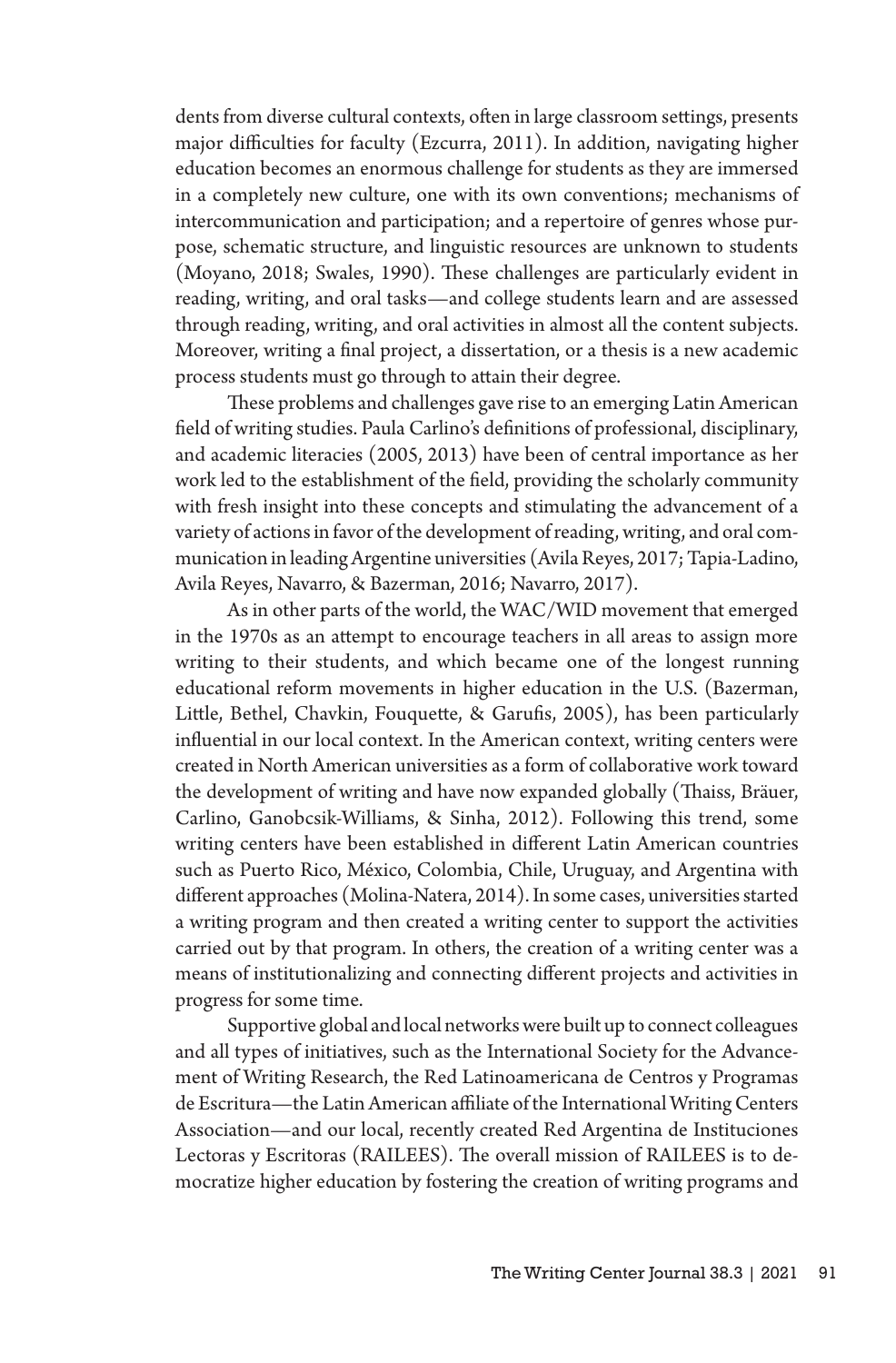centers. Moreover, there are other international networking schemes, such as the UNESCO Chairs Programme, founded in 1992, for the improvement of education quality and equity in Latin America (Reading and Writing) as well as in 700 other institutions worldwide, and the Asociación Latinoamericana de Estudios de la Escritura Académica y Profesional en el Nivel Superior, neither of which explicitly focus on writing programs and centers.

These advances in the field transformed our view of literacy practices in the disciplines. We gradually changed from conceiving of these literacy practices as generic skills that are acquired and pay off for life, to understanding that they are highly complex socioculturally situated processes that ought to be taught and learned in actual contexts of use. In this regard, during the 2000s, different initiatives were put into practice, such as tutoring systems; compulsory courses and workshops for first-year students; and support for writing final projects, dissertations, and theses. The initiatives were funded, in many cases, by programs launched by the University Policies Secretariat belonging to the National Ministry of Education.

In this scenario, finding a suitable and accurate definition to describe writing centers or programs is a difficult task because institutions seem to adopt context-dependent approaches according to particular needs and scholarship involved. What is more, setting up a writing center or running a program does not merely imply following in the footsteps of other, more experienced, institutions. In our local context, writing centers have gone far beyond an organized space staffed with tutors where students with academic or professional writing problems go for support. More often than not, writing centers have started as a group of competent teachers who commit themselves to carrying out activities that range from guiding students and alumni to organizing professional development seminars and workshops for the teaching staff. The centers generally emerge in a bottom-up fashion; and, when they manage to get institutional support, they grow into a space for dialogue, scaffolding, and collaborative work that strengthens and consolidates the writing practices of the different actors involved. Writing programs, on the other hand, are a systematic set of teaching activities aimed at students to develop academic, disciplinary, and professional writing. These programs are far from being remedial as they are also available for students at all levels of writing proficiency. Writing centers and programs have been a powerful motor for change and advancement of knowledge democracy in local academia.

The first writing programs and writing centers were created in Argentinean universities in the mid-2000s. It is worth mentioning the *Programa de Desarrollo de Habilidades de Lectura y Escritura a lo largo de la Carrera* at the Universidad de General Sarmiento, the Postgraduate Writing Center and the Virtual Writing Center at the Universidad de Buenos Aires, the Writing Center at the Universidad de San Andrés, and the Academic Reading and Writing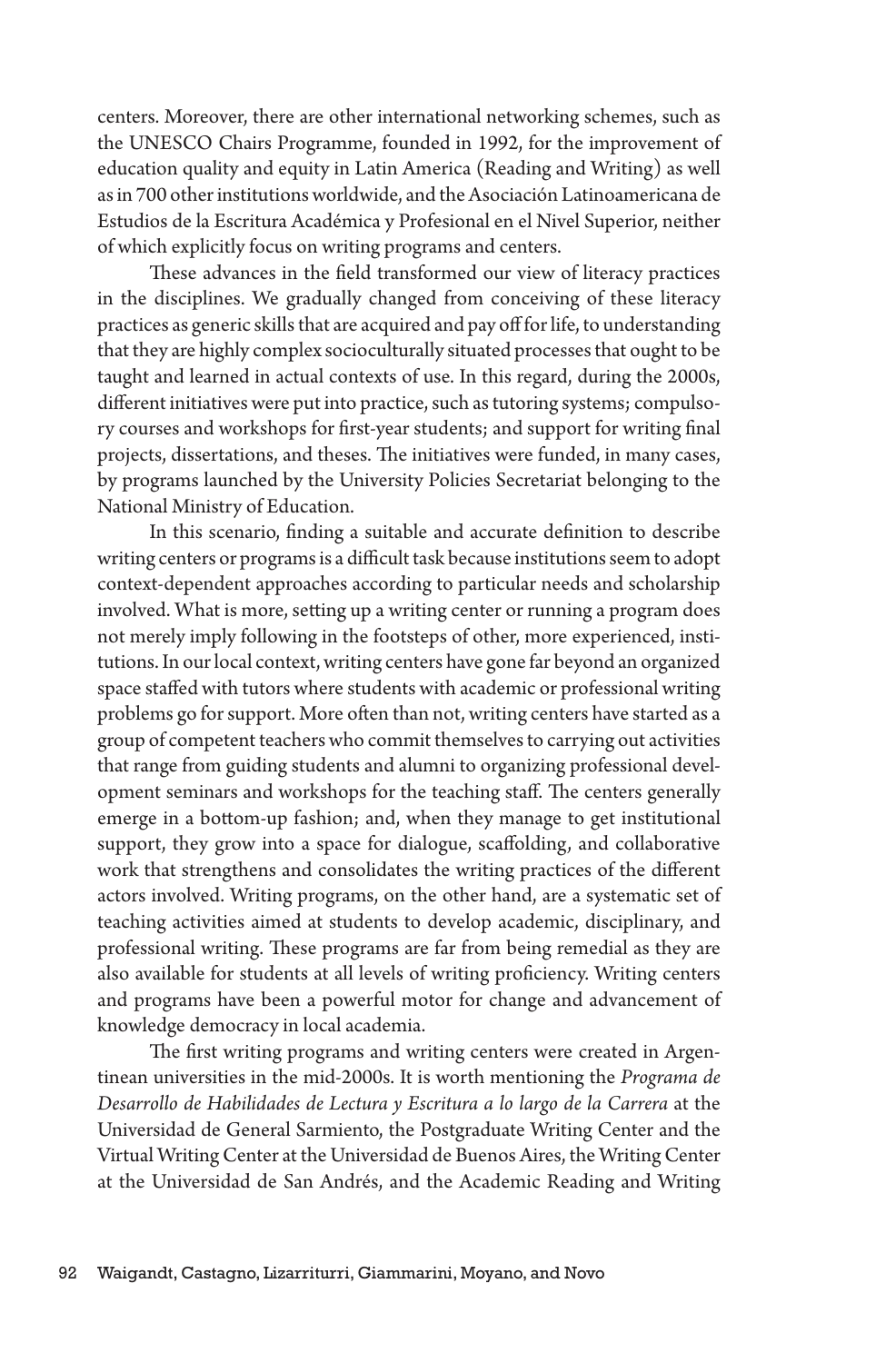Program at the Universidad de Flores (Molina-Natera, 2015). These remain influential and sources of inspiration for colleagues and institutions in our region. The latter will be described later in this document.

Last, but not least, evidence shows that academic, disciplinary, and professional literacy development in higher education has become a priority on the national agenda. The LOGROS Program, put forward by the University Policies Secretariat (Ministry of Education) through the Higher Education Regional Councils, recently launched a call for grants to fund Academic and Professional Writing projects. The proposals had to be aimed at strengthening and consolidating initiatives towards teaching writing across the curriculum and/or the creation of writing centers. Furthermore, the call for proposals explicitly established that "Higher Education institutions are responsible for teaching those writing resources that enable students to learn disciplinary literacy, to construe knowledge, and to use it in new scenarios."

In this collaboratively written article, we describe initiatives carried out by five Argentinean universities on their campuses to address academic literacies development, start writing programs, and/or create writing centers to solve the problems described above. Through our many voices, we will refer to tutoring practices, culturally specific genres and pedagogies, power dynamics within the different organizational and institutional contexts, and inclusive knowledge policies. Last but not least, we will discuss the paramount role of collaboration in shaping future initiatives and in consolidating writing centers and/or programs. A description of each university's achievements will serve to depict institutional profiles and trajectories. Readers will notice both points in common and differences among the initiatives carried out by the five institutions. These comparisons must be interpreted in terms of institutional capability, purpose, and target audience of the initiatives.

An aspect to be highlighted is the fact that the existing writing centers and programs show different degrees of development. Those at the Universidad Nacional de Río Cuarto and Universidad de Flores have achieved a certain degree of consolidation and respectable status. These centers and programs show continuity over time, multiple articulations with diverse colleges and the central area, as well as collaboration among departments and staff that have helped sustain their actions. In the case of the Universidad Nacional de Córdoba, both writing centers described in this article have been recently created, so they are still in a rather developmental stage. Their scope encompasses an undergraduate program and two of the fifteen colleges that make up this long-standing university. The Universidad Nacional de Entre Ríos and the Universidad Nacional de Villa María have a wealth of knowledge and experience in terms of gearing professional development for teachers, first-year writing courses, and research that have paved the way for starting programs and/or writing centers on their campuses. Evidence of this can be seen, for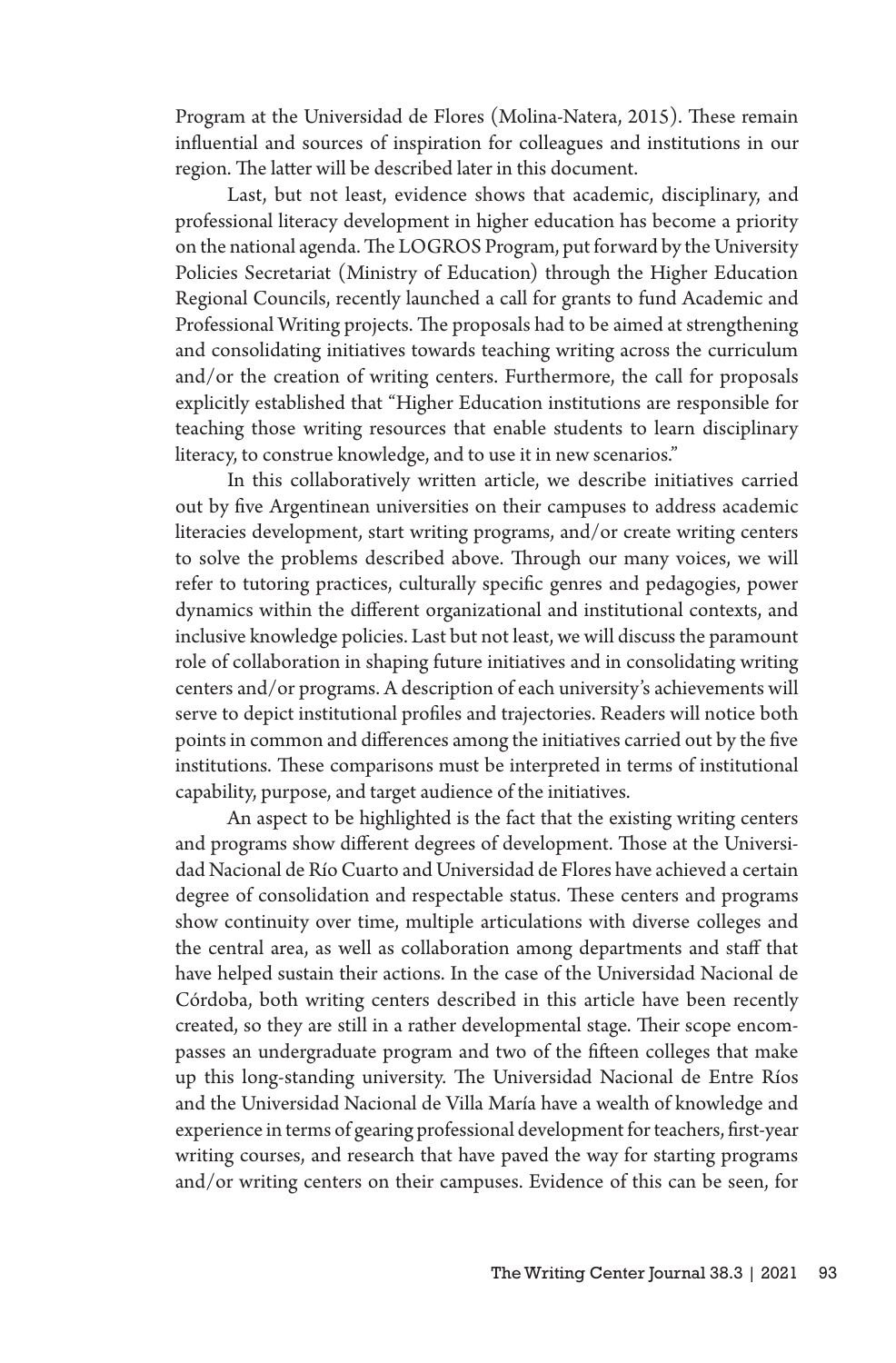example, in their participation in the LOGROS Program for the advancement of academic and professional writing that aims at starting and/or strengthening writing programs, in collaboration with the other universities in Córdoba, Río Cuarto and Flores.

Beyond these differences, the initiatives carried out by the five institutions share some common features. For one, they have all focused on two audiences: students and teachers. For students, the initiatives were shaped into either workshops or compulsory first-year subjects. In their first stages of implementation, these actions were limited to remediation but have gradually moved a step forward, introducing academic and disciplinary-specific approaches to teaching reading, writing and oral communication in accordance with the needs of higher education students with all levels of writing proficiency. In this regard, we believe these courses share similarities with required courses in the U.S. as described by Thaiss (2018). Later on, these actions extended to other stages of academic programs, especially supporting students writing their final projects, theses, and dissertations. The initiatives we describe also include academic tutoring, an invaluable educational assistance method that serves not only to accompany and encourage students, but also to collect data about teaching.

With regard to teachers, experience suggests that staff and tutors' professional development has been carried out in a variety of ways, ranging from more traditional courses, seminars, or workshops, to other, more innovative, approaches, such as collaboration and writing experts accompanying disciplinary colleagues in their courses, as reported by the Universidad de Flores. The Universidad Nacional de Entre Ríos has a successful initiative designed to meet the demands of local scholars who need support publishing research findings in English-medium journals within the frame of internationalization and scientific-academic cooperation policies.

For an international audience to fully understand the institutional context out of which initiatives such as these arose, we believe it is necessary briefly to describe the Argentinean university governance system and its academic structure. Higher education in Argentina is a heterogeneous and complex system made up of more than a hundred higher education institutions—public, private, and mixed—that are spread all over the national territory to provide scientific, professional, humanistic, and technical training to more than 1,500,000 students. According to the 1995 Higher Education Act, national universities (state-funded) enjoy substantial autonomy, which is codified in their individual charters or statutes. These public universities have the authority to select their own leaders (deans and rectors) and collegial bodies with the participation of professors, students, administrative staff, and alumni. Among the collegial bodies, the most important is the higher council (the *Consejo Superior*, in Spanish) that is comprised of the deans of each faculty and representatives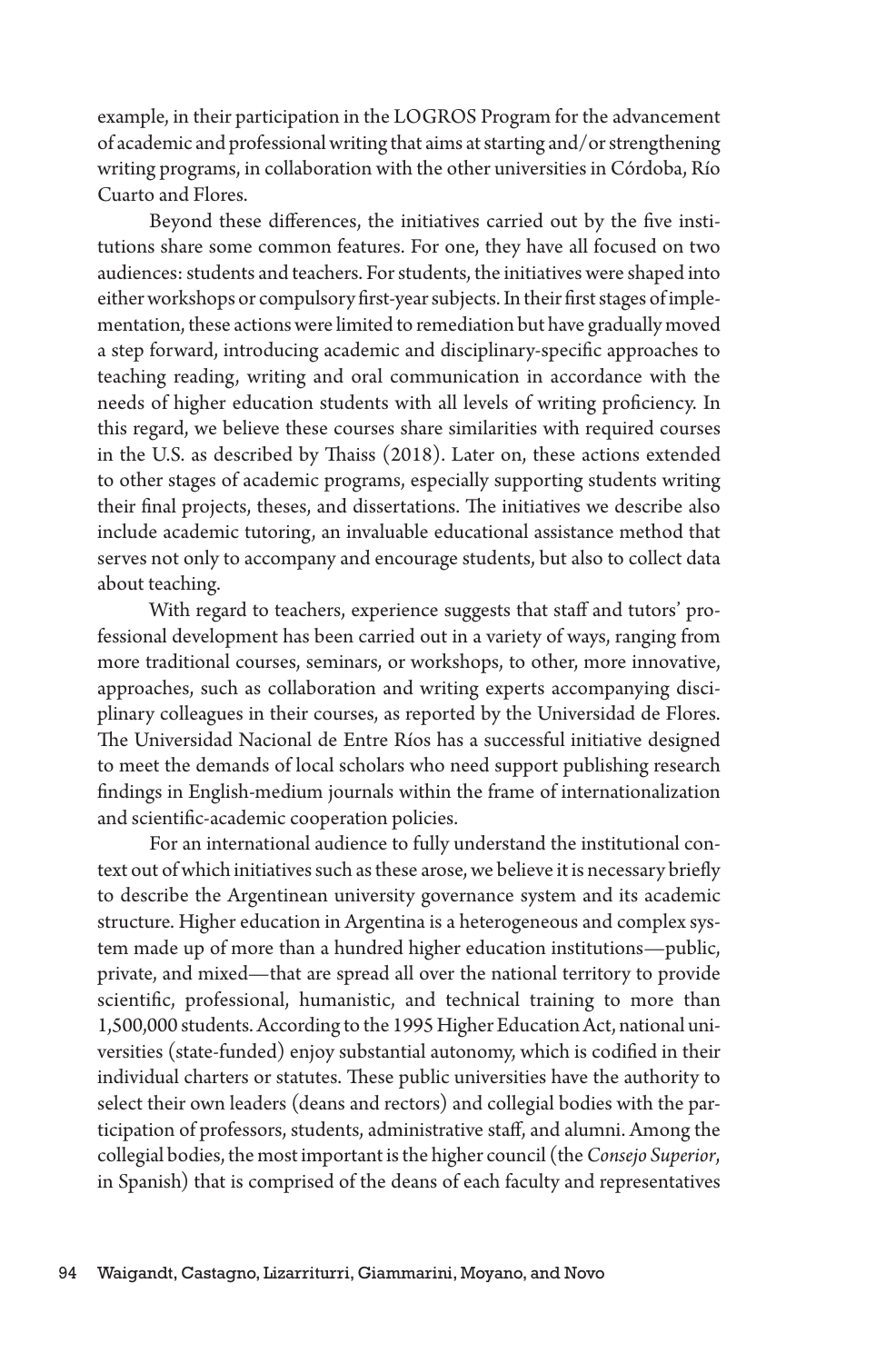from professors, students, administrative staff, and alumni. Private and mixed universities also enjoy autonomy, once the National Commission of Evaluation and Accreditation has recognized that they meet its official standards. Education in state universities is free at the undergraduate level while private ones require some form of tuition payment. In order to extend access to all students, most universities do not have selective admission tests.

In the following sections, readers will get a glimpse of the unique path each university has chosen to achieve its set goals according to both the theoretical traditions that have driven its academic staff forward and the institutional mechanisms in policy-making that have rendered these goals possible. We will historicize the circumstances that led to the installation and/or consolidation of writing centers or programs at the Universidad Nacional de Córdoba, the Universidad Nacional de Villa María, the Universidad Nacional de Río Cuarto, the Universidad Nacional de Entre Ríos, and the Universidad de Flores. The first four institutions are the cofounders of the Argentinian association that fosters reading and writing in institutions; the Universidad de Flores joined the network later and is one of the first universities in our country to have created a WAC program, which is still regarded as a successful model and a source of inspiration in our region.

## Universidad Nacional de Córdoba: Three Steps Towards Reading and Writing as Situated Practices Across the Curriculum

The Universidad Nacional de Córdoba (UNC), founded in 1613, is the country's oldest public university. It is located in Córdoba, the capital city of Córdoba Province. In 1918, a highly popular series of reforms took place at this university and modernized the Argentinean higher education system that is still known today. The UNC is one of the biggest universities in the country, with 109 undergraduate and graduate programs (122,000 students) and 215 postgraduate programs (9,650 students). It is made up of a central area, fifteen colleges and two secondary schools. At present, the UNC has two writing centers and an academic writing program. The three initiatives seek to respond to the challenges described in our introduction, especially the democratization of teaching and learning in mass contexts.

One of the writing centers was created by the *Facultad de Ciencias de la Comunicación* in October 2018 to strengthen and boost the different functions of writing practices (Bazerman, 2016; Carlino, 2013; Navarro, 2017). The center is based on three working principles: 1) the utmost importance of writing for learning; 2) writing as a complex, situated process; and 3) institutional responsibility to accompany the process (Thaiss, 2018). In full compliance with these principles, the aims of the center are 1) to guide students; 2) to produce didactic materials; 3) to provide training and advice and carry out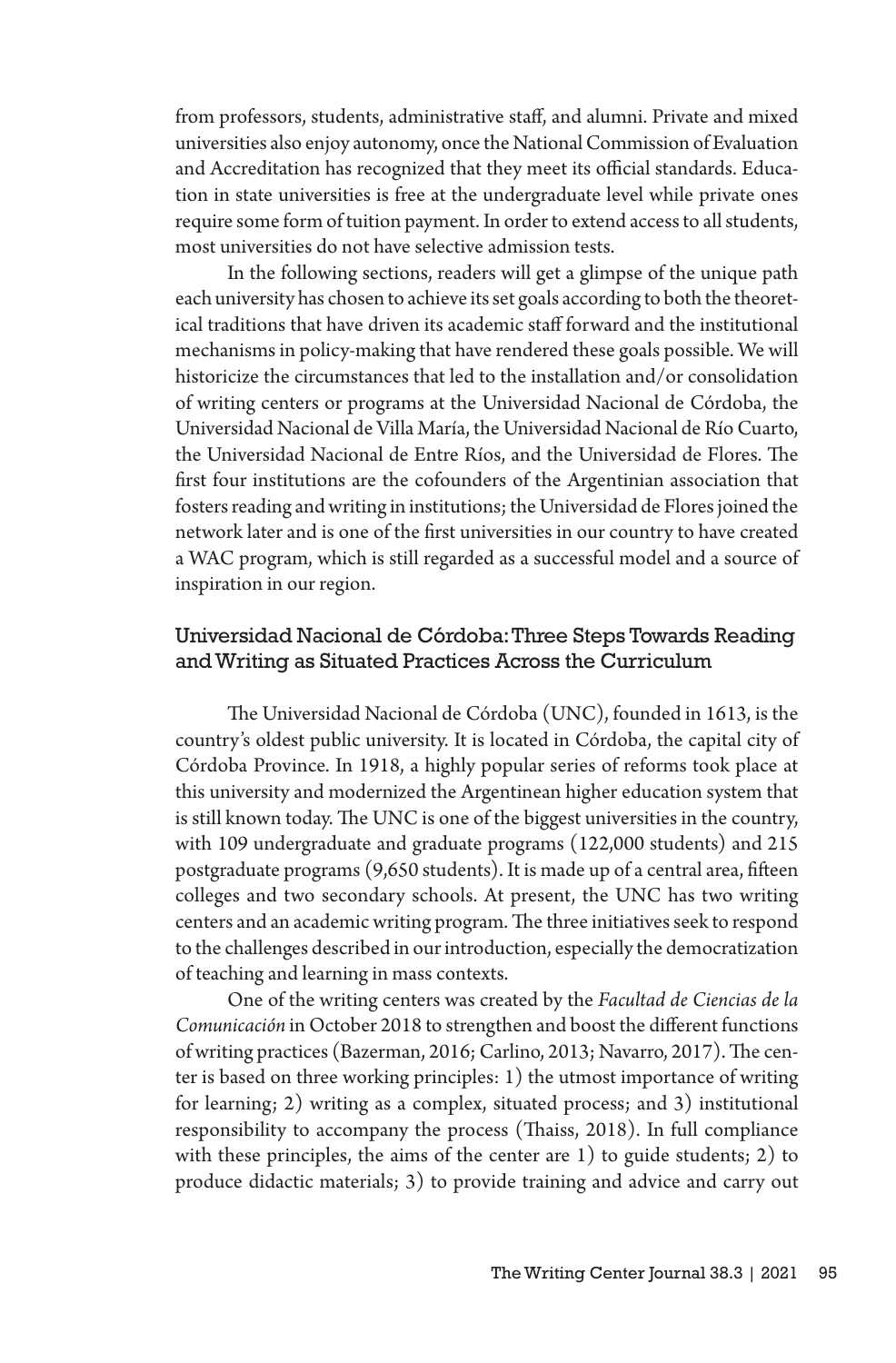collaborative work with other areas and members of the university community and other higher education institutions; 4) to produce knowledge about teaching and learning writing in the field of communication studies; 5) to organize academic and scientific events and produce publications, and 6) to participate in scientific cooperation networks.

This center is in its early stages of development. In the first stage, a set of noncompulsory workshops and courses on writing will be designed for advanced students, together with the development of a tutoring program and the production of teaching and learning resources. In a second stage, the center will expand its activities to reach other areas and teaching staff. During the final stage, efforts will be devoted to providing advice and training to staff and colleagues from other educational institutions. The writing center is coordinated by an interdisciplinary team of professors, specializing in the fields of communication, education, and literature, who are in charge of teaching academic reading and writing to first-year students.

In a parallel fashion, another writing center at the Facultad de Lenguas was launched in 2018, thanks to funding from the Programa de Apoyo y Mejoramiento de la Enseñanza de Grado, to support students writing in languages other than Spanish. This writing center was designed following the principles put forward by Barnett & Blumner (2008), Bruce & Rafoth (2009), Ferris (2009), Hyland (2002), and Williams & Severino (2004), among others; the core principles include student-centered active learning with an emphasis on the formative process rather than on texts, all geared to foster autonomy. This writing center constitutes a literacy-rich environment to support writing in English as a foreign language and aims at developing autonomous and responsible learners through tutor-student interaction. At present, it supports students who are enrolled in English Language II and III, compulsory courses that belong to two undergraduate programs: Translation Studies and Initial English Language Teacher Education. In the future, students from all the language programs at the institution will be welcome. This initiative is currently coordinated by the professors in charge of English Language II and III.

The Academic Writing Program was created at our law school at the end of 2018 to provide a space for systematic reflection on how language is used and exploited in professional discourse. It strives to generate interdisciplinary studies of highly ritualized legislative and judicial discourse, to improve ongoing training and development for undergraduates and teachers, to offer advice to both students and teachers, and to organize scientific events to discuss problems arising and to find creative solutions. An interdisciplinary team made up of a director and two coordinators oversees the program. Implemented in 2005 as a postgraduate program at the Centro de Estudios Avanzados, this program is based on a previous initiative that involved writing and the popularization of science.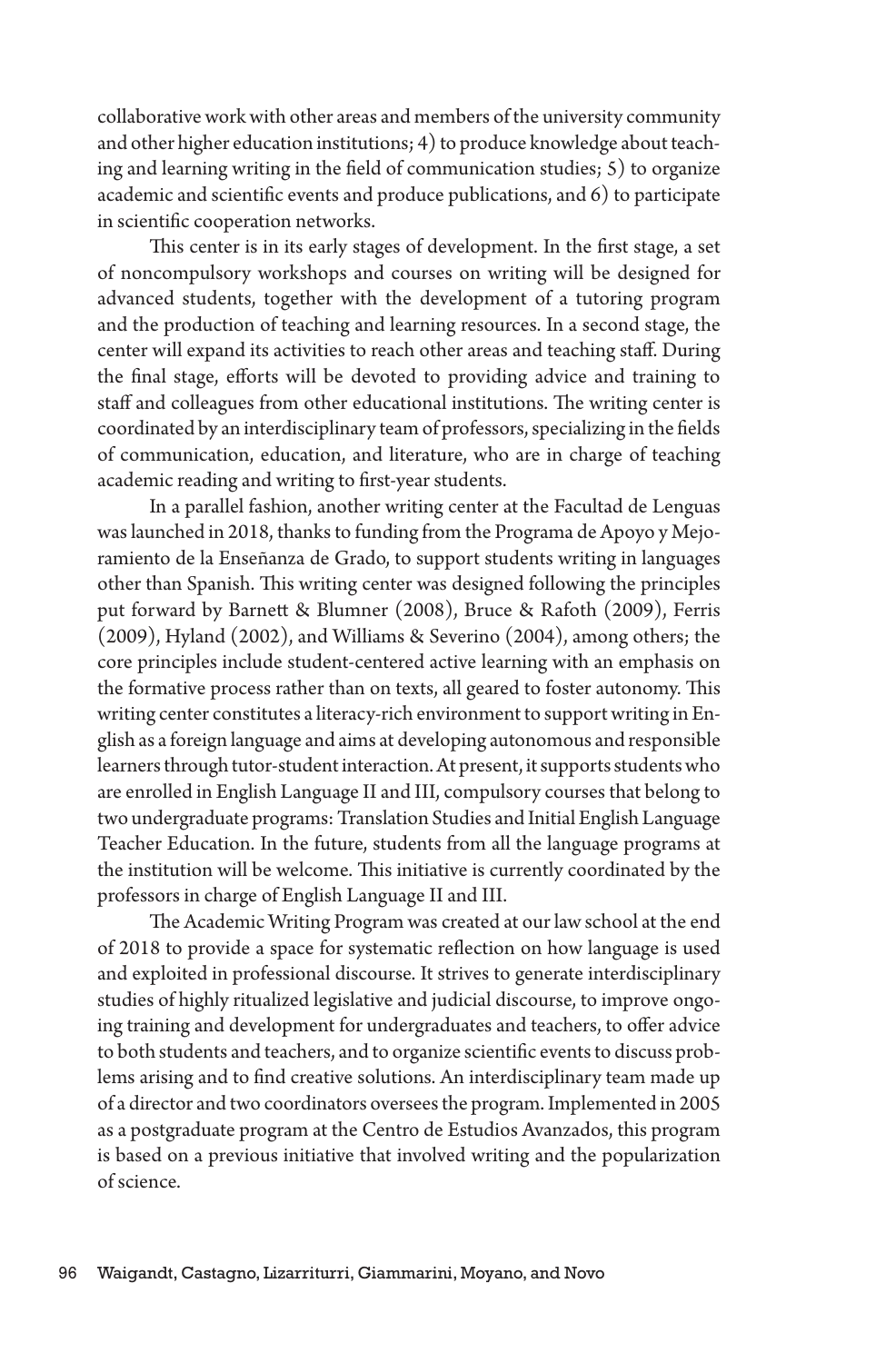Both writing centers and the program resulted from actions that sought solutions for the problems described in our introduction. In the following paragraphs, we present some precedents that contributed to their creation. A direct precedent can be traced to the 1990s when Leveling Cycles (Ciclos de Nivelación) emerged, aimed at supporting first-year students studying in different programs. These initiatives seem to share similar characteristics with compulsory first-year courses originally offered at American universities (Bazerman, Little, Bethel, Chavkin, Fouquette, & Garufis, 2005; Molina-Natera, 2014; Thaiss, 2018). Although these Cycles were rooted in a remedial, deficit-based approach focusing on what students did not know when entering university, the program still generated a wealth of experience and research that resulted in reformulating problems, making practices visible, and producing knowledge about the complexity of the first-year experience in higher education. In addition, in 1999, a UNESCO Chair was inaugurated at the Facultad de Lenguas. Designed to promote initiatives that made an impact on teaching, research, and service and to organize relevant academic and scientific events such as the XIII Congreso Internacional Cátedra Unesco (Muse, 2015), the effects of creating this UNESCO Chair also reached other levels of education in our Province.

The 2000s were characterized by a redefinition of reading and writing at the UNC. This was when academic mentoring programs for first-year students were implemented, which strengthened joint actions between colleges and increased publications, new research projects, and contributions to the understanding of teaching first-year students (Biber, 2007; Duarte, 2013). In 2010, another landmark highlights the authorities' concern about academic literacy development: an increased understanding of the complex nature of reading for graduation led to the launching of the Programa de Apoyo y Mejoramiento de la Enseñanza de Grado. And between 2011 and 2013, a professional development experience for teachers took place (Giménez, Luque, & Orellana, 2014, p. 37).

A third redefinition occurred in 2014 as reading and writing were finally undertaken as practices across the curriculum. An unfinished project that aimed at the creation of an interactive virtual environment to strengthen and develop academic reading and writing practices for undergraduates (Castagno & Pinque, 2016) gave birth to major events that account for this new step forward. In 2015, a collegiate venture project began—"Lectura y escritura en la Universidad. Hacia la construcción de redes académicas"—which paved the way for the creation of RAILEES. Another event was the translation and publication of the first edition in Spanish of the "Reference guide to writing across the curriculum," under the title "Escribir a través del currículum. Una guía de referencia" (Castagno, Orellana, Ávila, & Pinque, 2016, p. 28). This material is used by both teachers and students, not only in all the teacher education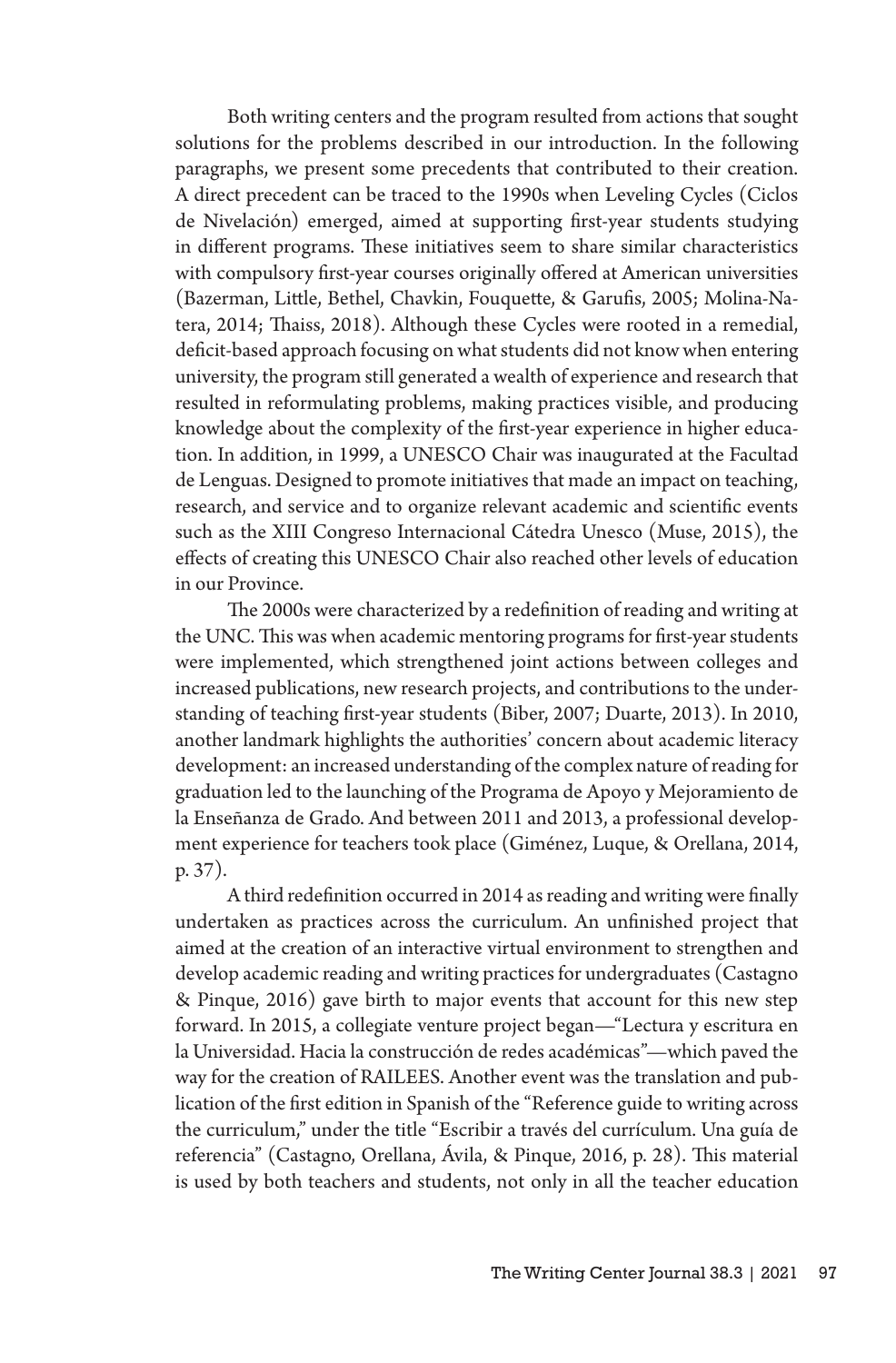programs at the UNC, but also in some of the postgraduate courses and professional development seminars. This reference guide has proved very useful for staff working at Córdoba's Ministry of Education when designing professional development actions for teachers working in other levels of our educational system. This last project, characterized by dialogue and collaboration, has proven important not only for seeing the value of our writing centers and program, but also for making their creation viable and visible (Myatt, 2017).

### Universidad Nacional de Villa María: Institutional Policies for the Consolidation of Programs and Writing Centers

The Universidad Nacional de Villa María (UNVM) is a young university, founded in 1995, in Córdoba Province. One of its most salient characteristics is that more than 80% of its students are first-generation. This fact highlights the impact Argentinian policies of democratization and expansion of higher education have had on the makeup of the student population, as well as the enormous challenge this institution has been facing. In the case of the UNVM, we will focus on research and pedagogical practices concerning academic writing development. These practices arose from context-specific particularities and were drawn up by the Central Academic Secretariat and the *Instituto de Investigación*. Studies by Lizarriturri & Schweizer (2014) and Lizarriturri (2013) describe the diagnostic survey administered to first-year students of the different programs offered on three UNVM campuses: Villa María, Córdoba, and Villa del Rosario. In 2011, 477 reading comprehension and production protocols, based on linguistic-psychological models and theories, with a socio-cognitive orientation, were evaluated. The results showed the difficulties students encounter when producing summaries, a genre considered one of the best strategies to assess reading comprehension. The analysis of these reading and writing protocols also allowed us to observe that a high percentage of the students uses writing only as a technological communication tool, without recognizing its linguistic-discursive and epistemic functions. The lack of consideration of these functions inhibits metalinguistic and metacognitive reflection, the drawing of inferences (lexical, semantic and discursive-pragmatic), and complex mental operations, such as analysis, synthesis, generalization, and abstraction.

As a result of these studies, the Academic Secretariat organized a compulsory academic reading-and-writing workshop, still offered to students in the first year of the different degree courses. In spite of its short duration (only a month) and the large class sizes (about 100 students per class), this workshop implied an institutional policy change in relation to the importance given to writing in higher education.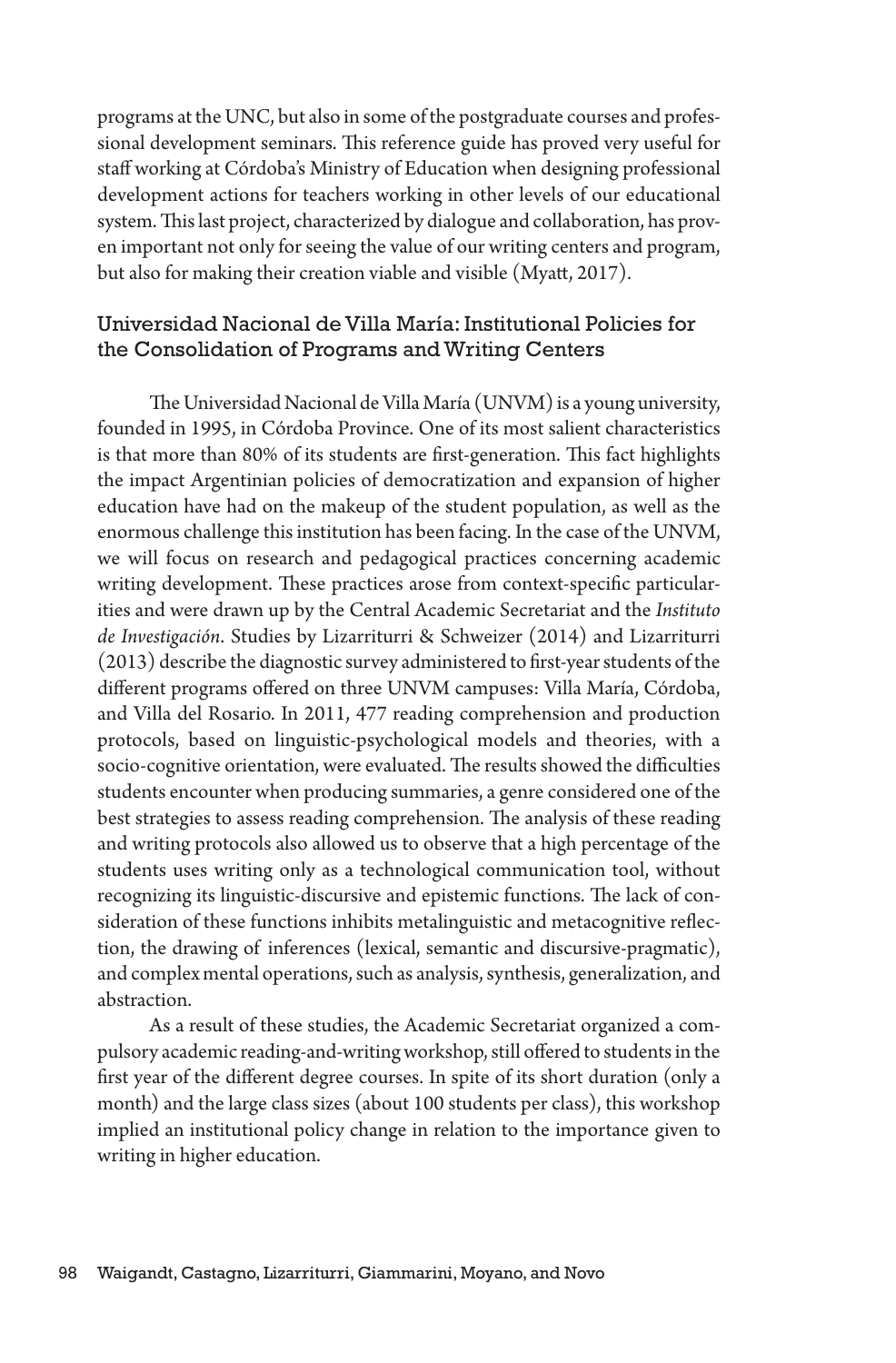In order not to fall short, the UNVM has continued working to ensure the right to education for all students. During 2014–2015, two new research projects, "Writing as a didactic strategy for university teaching" and "Didactic configurations in teacher training at the UNVM," were conducted. These projects demonstrate a meaningful transition from qualitative research to action research. Besides considering writing as an important didactic strategy for the acquisition and transmission of knowledge, the study of specialized genres was the target in a few subjects from the *Profesorado* and *Licenciatura en Lengua y Literatura*. Notably, research sites were outside of the writing program: in a bachelor's degree in audiovisual design and production; in *Profesorado en Matemática*; and in a common subject of the three UNVM teaching programs. The study involved working on writing instruction, problem-solving, exams, lectures or research papers, key schemes, bibliographic records or abstracts, explanatory accounts, and didactic narratives. Examples can be found in publications by Lizzarriturri & Giammarini (2018b; 2020).

From 2016 onwards, the *Instituto de Investigación* established strategic lines of research and programs for writing development. Consequently, the following projects were presented as GIDED (Grupo de Investigación y Desarrollos Didácticos UNVM): "Didactic configurations for teacher training in academic writing" and "Writing as a didactic strategy: working with specialized genres in different instances of educational training." Both are considered in the subsequent research programs "Teaching Configurations for Initial and Continuing Educational Training" (2016 and 2017) and "Educational configurations in higher education: teaching and learning strategies that promote disciplinary understanding" (2018 and 2019). At this stage, research and teaching perspectives converge on the epistemic, communicative, and symbolic functions of writing, as well as the characteristic writing of discursive-textual genres of academic disciplines. These projects were influenced by the contributions of the WAC movement (Bazerman, 2012, 2016), the Didactics of Writing (Lizarriturri & Giammarini, 2018), and writing proposals mediated by new technologies. Moreover, the year 2016 constitutes an inflection point for our institution because the UNVM started to participate jointly with the National Universities of Córdoba, Entre Ríos, and Río Cuarto in the *Misiones Inversas VI* project. The RAILEES network also turned out to be a fruitful interinstitutional tool for exchange, with the implementation of conferences and organization of professional development courses for teachers.

In sum, these research initiatives and actions show the path followed at the UNVM; we began with questions about the meaning and scope of writing as a communicative and cultural, sociocognitive process-product in the firstyear experience across the disciplines, then moved on to the development of proposals for the implementation of writing as a didactic strategy in the disciplines of the professional curricula of the different programs. Finally, the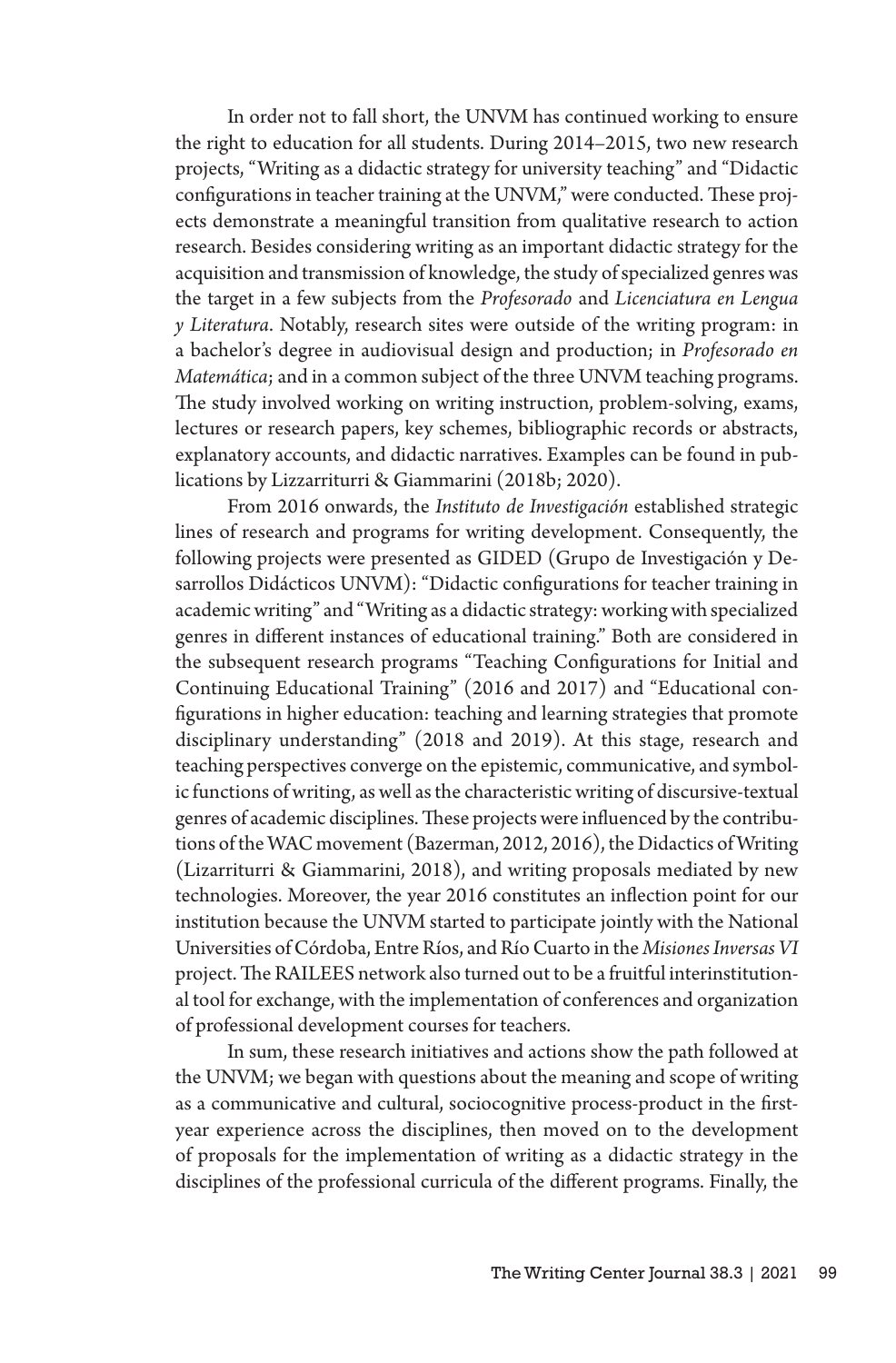focus has been on the specialized or professional genres in diverse educational environments within the framework of interinstitutional networks and policies. At present, our challenge is to work on the development of a writing program.

## Universidad Nacional de Río Cuarto: From a Local Writing Center Towards a Formal Writing Program

The Universidad Nacional de Río Cuarto was created in May 1971 by the National Executive within the Taquini Plan that sought to adjust higher education to respond to regional needs, situating higher education as an answer to a strong regional and local social movement involving all the social sectors (Moyetta, 2015). The UNRC is made up of five colleges that share the same campus. This has contributed to community cohesion and to the implementation of common policies, especially in issues such as academic literacies development. Thus, the UNRC has encouraged initiatives to support students and to facilitate their enculturation into the different disciplinary communities. By admitting heterogeneous student populations, with various types and levels of cultural capital, the institution, with a democratizing spirit, assumed the challenge of stimulating inclusion and housing diversity while maintaining educational quality. Actions aimed at strengthening reading and writing practices have played a key role, and the UNRC has fostered the design of didactic materials for reading and writing, both for students (Vázquez & Novo, 1999; Galvalisi, Novo, & Rosales, 2004; Vélez, 2005) and for teachers (Novo & Rosales, 2007; Rosales & Novo, 2014). Furthermore, our institution has stimulated the design of research projects and teaching improvement programs with a strong emphasis on these topics (Astudillo, Jakob, Novo, Pelizza, Prámparo, & Tarifa, 2014; Jakob, Novo, & Astudillo, 2014; Vázquez, 2014).

Looking back at our most significant milestones, we recognize several transformations coinciding with the different perspectives on academic literacy developed and adopted in Argentina from the last decades of the twentieth century to the present (Carlino, 2013; Natale & Stagnaro, 2016; Navarro, 2017). We will describe three of the most salient initiatives that have paved the way for the creation of a writing program that will reach students in programs at all the colleges.

A major milestone was the 2004 creation of the Center for Research and Teaching of Reading and Writing (CIELE) at the Faculty of Human Sciences. This center promotes awareness among university faculty of ways to help students build discipline-specific knowledge, understand and take on disciplinary discourses, and support their disciplinary learning through understanding and producing texts (Berardo & Travaglia, 2020). The CIELE has organized a wide range of activities, including, 1) seminars, courses, and workshops for teachers, researchers, undergraduate and postgraduate students, alumni, and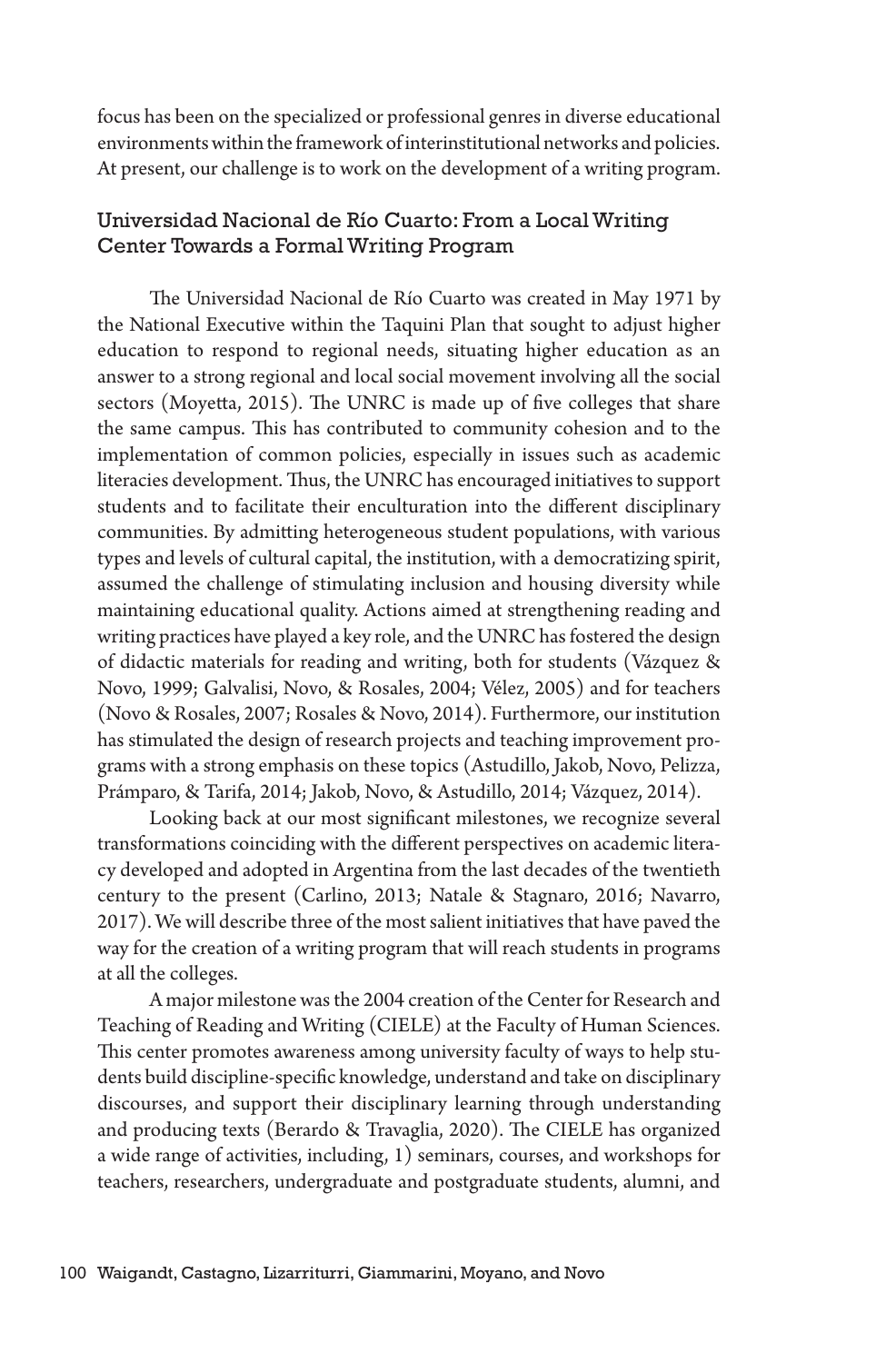professionals; 2) academic events, such as conferences, symposia, meetings, and book and journal presentations; 3) advice to teachers and students; and 4) collaboration in the design and organization of institutional activities for first-year students. The CIELE has also contributed to the formulation and development of several policies and plans.

For example, in 2014, the University's academic administration (*Rectorado)* approved a postgraduate diploma program (*Diplomatura Superior en Lectura, Escritura y Pensamiento Crítico*). The courses for it confer teachers from diverse disciplines a degree of competence in key issues, such as discourse analysis, methods and didactics, and critical thinking, in order to facilitate the integration of reading and writing in their courses through the design of in-class activities. Three cohorts have proven the program's popularity. This diploma program was especially designed to help professors, those in charge of both admission and the first-year courses of the different programs, with the following areas: attention to the epistemic and situated nature of reading and writing practices, the involvement of teachers from different disciplines in literacy development activities, and the challenge of democratizing a university open to new populations. Compulsory for obtaining the diploma is the preparation of a literacy development project implemented in one of the subjects. The quality of the proposals has encouraged another initiative aimed at promoting the creation and implementation of projects in all of the colleges.

Consequently, in 2016, *Rectorado* launched a new call for projects concerning reading and writing in the disciplines in the first year: the PELPA projects. The scope of the call has been gradually broadened to include all the subjects in the curriculum. The call's salient feature is that projects must involve an advisory committee of reading and writing specialists to support teachers during the formulation and the implementation stages.

The initiatives described are consistent with our belief that the development of academic literacies concerns not only students and teachers, but also, above all, institutional responsibility (Carlino, 2013; Natale & Stagnaro, 2016; Navarro, 2017). This institutional responsibility must be undertaken as a political pedagogical project aimed at "the education of scientists and professionals but, at the same time, of critical and engaged citizens, that is, of human beings capable of interpreting, producing, enunciating, and transforming written language" (Vázquez, 2010, p. 20).

Our initiatives, however, are limited in two ways: first, they focus solely on entrance and first-year activities, thus, not dealing with genres advanced students need to master; and second, the initiatives are endogenous, i.e., developed by and for members of the UNRC. We are trying to overcome these drawbacks through the involvement of CIELE members in RAILEES and through the implementation of a project aimed at strengthening writing in the disciplines, with special attention to students writing capstone projects.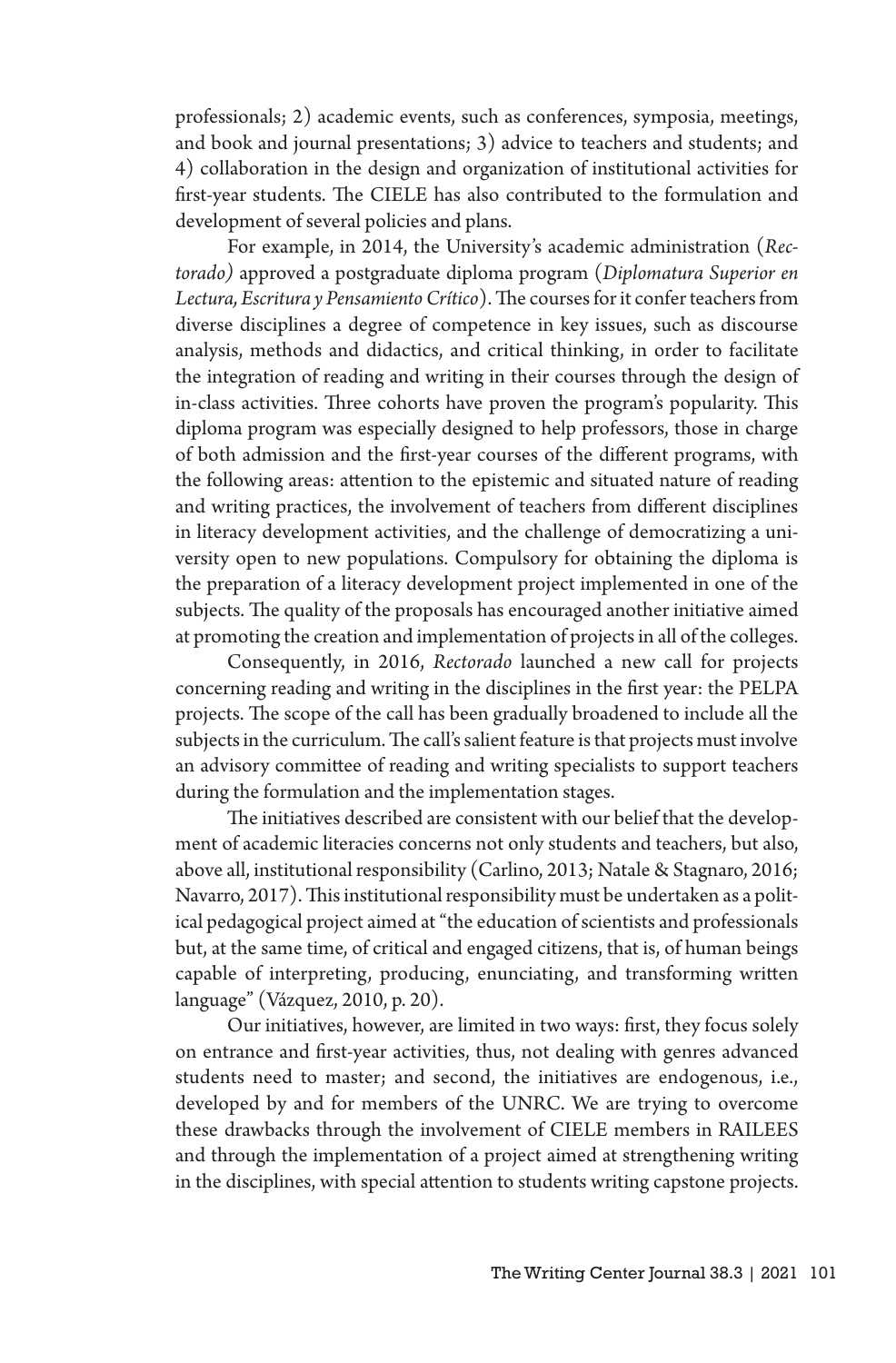These latest initiatives have been included in a joint project (LOGROS – EPA Program) with other universities that belong to RAILEES. The UNRC plans to prepare teachers and students to carry out a pilot experience aimed at the creation of a formal writing program that will certainly enrich and systematize our institutional actions in permanent dialogue and interaction with the other universities of the network. All in all, the valuable experience gained by the CIELE, a college writing center, has lain the basis and will serve as the motor that will keep a formal writing program running at the UNRC.

## Universidad Nacional de Entre Ríos: Teaching Academic Literacies Across Languages

Founded in 1973, the Universidad Nacional de Entre Ríos (UNER) is a relatively young national university made up of nine colleges and a central administration (*Rectorado*) situated in different towns of the Entre Ríos Province. Also created within the Taquini Plan, it considers education as both a right and a public good. In this regard, initiatives to help our students surmount academic challenges and to prepare our academic staff range from peer-mentoring programs in the core disciplines for the former to continuous professional development for the latter. In this scenario, reading and writing have enjoyed a relatively privileged place on our university's agenda. Institutional and interinstitutional ties have been promoted and strengthened throughout the years. The most significant actions are described in the following paragraphs.

In 2001, the Facultad de Ciencias de la Educación became part of the UNESCO Chair in Reading and Writing Studies. Within this framework of activities, a postgraduate seminar on "College Reading and Writing" was taught by scholars from the University of Buenos Aires and from UNER. This ambitious two-year project, aimed at disciplinary and language teachers, was fueled by the need to consider the cross-curricular nature of reading and writing. A fruitful consequence of this experience was the publication of *Prácticas de lectura y escritura académicas* (Pipkin & Reynoso, 2010).

As a result of our deep concern with educational quality, equality of opportunity, and permanence, the different colleges have gradually introduced subjects aiming at the development of reading, writing, and oral communication in their study programs. As an example, since 2004, *Comprensión lectora y producción escrita* is a compulsory annual subject for first-year students in all the programs at the Facultad de Ingeniería. The Facultad de Ciencias Agropecuarias started a module for prospective first-year students, which turned into part of a compulsory—but not eliminatory—one-month admission course for all the programs in all colleges as of 2012. These initiatives sought not only to guide and support the learning process, but also to build self-esteem and create a sense of belonging among first-year students.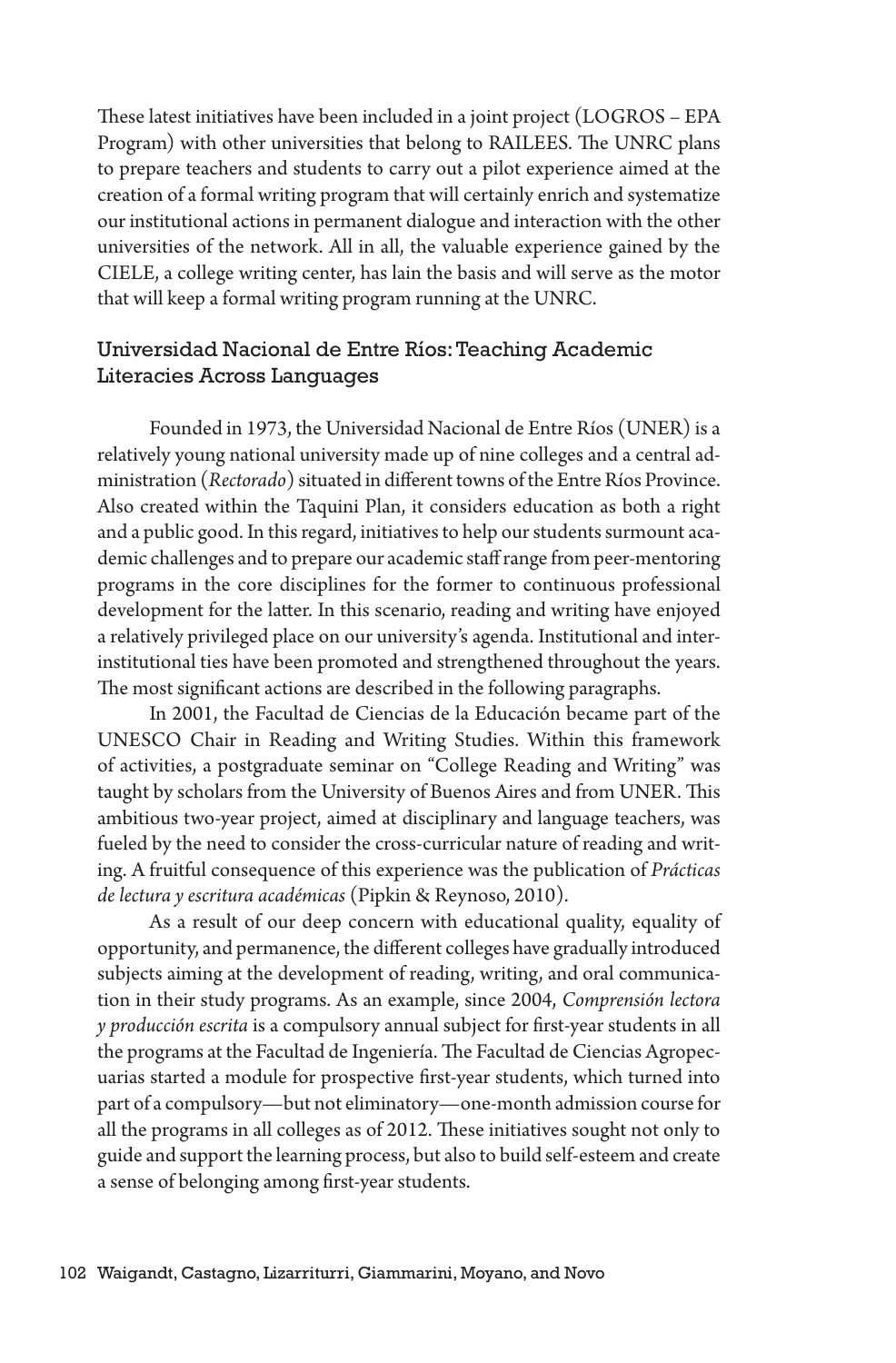Research and teaching improvement programs have also been stimulated. In this regard, we have studied the incidence of the systematization and conceptualization of discourse mechanisms in highly argumentative texts among undergraduate students learning reading comprehension in foreign languages (Reynoso, Sforza, Rosa, & Waigandt, 2009). Other teacher-researchers explored the effect of rhetorical awareness on titles in scholarly writing (Noceti, 2012). Another interdisciplinary team delved into the use of writing as a problem-solving activity to foster reflective thought for vector-calculus learners (Waigandt, Carrere, Perassi, & Añino, 2019). The findings have fueled evidence-based practices for both Spanish-medium instruction in the disciplines and for teaching other languages for specific academic purposes.

In contrast with many other regions of the world, in which much of higher education is taught in English—even when English is not the local language (Arnold, Nebel, & Ronesi, 2017; Wächter & Maiworm, 2014)—in Argentina, education is provided in Spanish. However, international English-medium publications are increasingly part of official evaluation criteria. UNER has supported advanced students, scholars, and researchers in both face-to-face and online courses and seminars. Furthermore, English-language teachers have provided one-on-one support with article editing (Waigandt, Noceti, & Lothringer, 2019). These actions led to the recent creation of the Interdisciplinary Research Advisory Area at the Facultad de Ingeniería to support researchers writing and submitting different types of articles and projects both in Spanish and English.

Networking and collaboration have also been a priority on our university's agenda. UNER has participated in several joint projects, such as "*Lecturas y escrituras en educación superior. Hacia la construcción de redes académicas,*"which resulted in the formation of RAILEES. Two years later, the RAILEES founders designed the "Writing Programs in Higher Education" project funded by the Fulbright Specialist Program. The "Writing Programs in Higher Education" project involved the visit of Dr. Christopher Thaiss, in 2018, to five national universities where he met administrators, academic secretaries, and pedagogical advisors to discuss the implementation, sustainability, and challenges of writing programs.

This valuable experience led UNER to take part in an ambitious joint project within the LOGROS Program for the advancement of academic and professional writing. In the call for proposals, the University Policies Secretariat (National Ministry of Education) explicitly established that "Higher Education institutions are responsible for teaching the writing resources that enable students to learn disciplinary literacy, to construe knowledge and to use it in new scenarios." Our project, "Developing and Strengthening Academic and Professional Writing in RAILEES Universities: Towards Institutionalization as an Academic Policy," is another important step for advancing the network a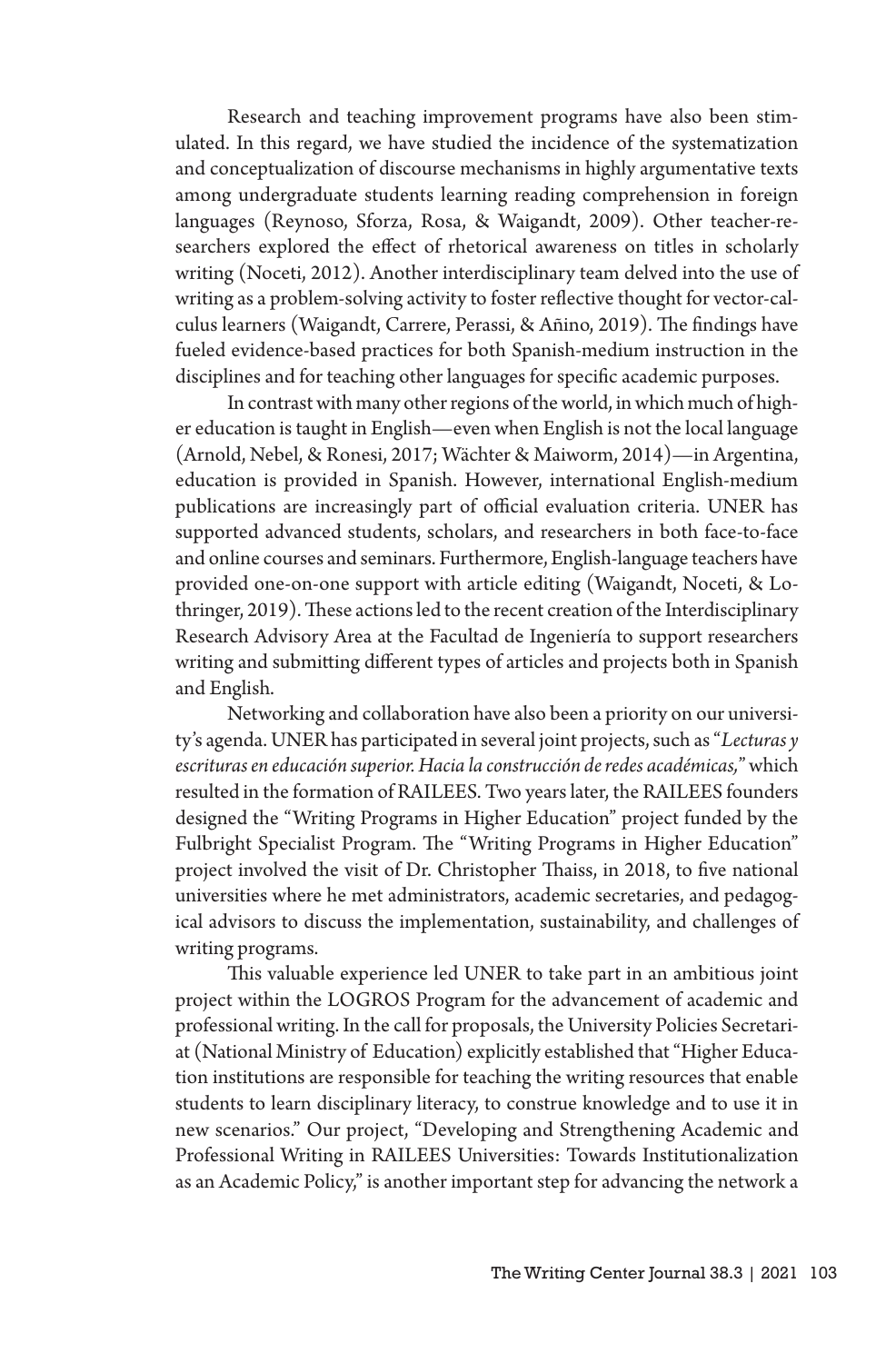quantum leap further and for consolidating or starting writing programs and/ or writing centers on our campuses. This funded project is an important opportunity to continue working together, to combine our strengths and resources, and increase our capacity for negotiation. The project has also opened up new possibilities for exchanging experience, for sharing and co-producing teaching and learning materials, for co-organizing professional development activities, and for eventually shaping and institutionalizing writing programs and/or writing centers on our campuses.

#### Universidad de Flores: Negotiation between Teaching Partners

The Academic Reading and Writing Program (PROLEA, for its acronym in Spanish) started in 2013 with a pilot test at the Faculty of Psychology and Social Sciences at the Universidad de Flores (UFLO), a private university in Buenos Aires. PROLEA was designed as a set of systematic activities across the curriculum whose main purpose is to teach students to read, write, and edit texts used to assess learning in different disciplines in specific degree programs. The underlying assumption is that using language in written texts allows students to re-elaborate concepts and re-construe knowledge learned (Bereiter & Scardamaglia, 1987; Halliday, 1993; Vigotsky, 1998). After a twoyear performance evaluation, the program was officially opened and gradually expanded to reach the entire population of students across the different degree programs: psychopedagogy; physical activities and sports; health, safety, and environmental control; administration; certified public accountant; environmental engineering; law; and architecture.

To ensure the democratization of knowledge, PROLEA is organized within the disciplines, in one subject per year in each degree program. This guarantees that students work with diverse disciplinary academic and/or professional discourses. Consequently, students get acquainted with the distinguishing characteristics of various genres and learn to write texts accordingly. In this situated learning process, re-elaboration is a key strategy that enhances disciplinary content learning (Bereiter & Scardamaglia, 1987). Moreover, through explicit teaching (Bernstein, 1990), students learn how to deal with new genres, which helps them become independent writers.

These goals are achieved thanks to teaching in pairs: a language specialist and the disciplinary professor work together regularly, purposefully, and cooperatively. The language specialist is in charge of guiding the students to recognize genre characteristics and organize content accordingly, using accurate academic language resources to create meaning. The professor deals with aspects related to the disciplinary field and helps learners to use language to construct proper knowledge in the subject. The teaching partners follow a locally made pedagogy based on the teaching-learning cycle designed by the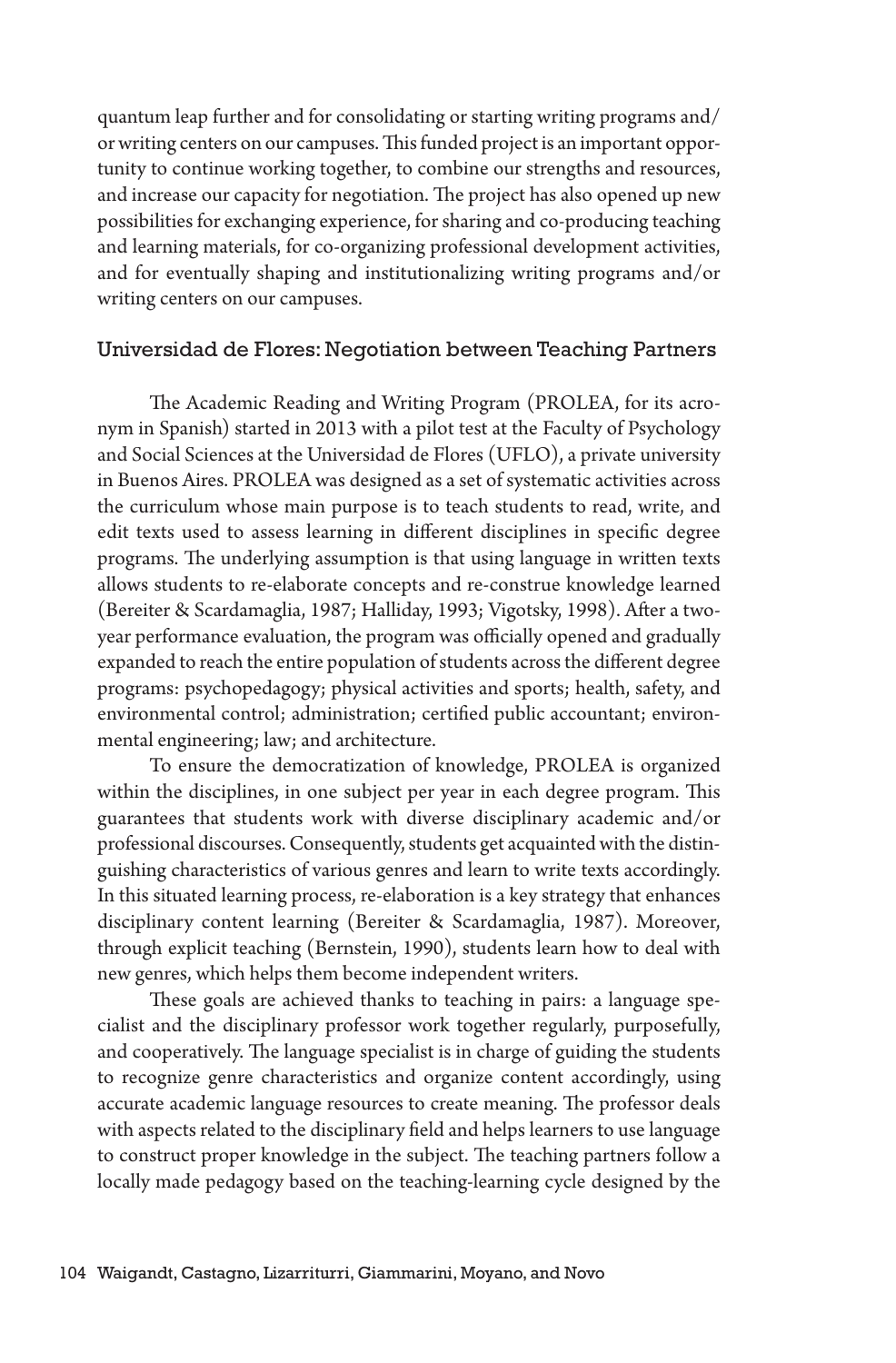Sydney School of Systemic Functional Linguistics (Martin, 1999; Rose & Martin, 2013). The cycle was modified by reorganizing its stages to propose a deconstruction, construction, and editing sequence (Moyano, 2007). The deconstruction stage deals with identifying the main characteristics of the genre (schematic structure, relevant linguistic resources to construe meaning, and goal accomplishment). At Universidad de Flores program, the construction stage is limited to reflection on how to distribute the selected meanings across the schematic structure of the genre and which relevant resources are needed in each stage of that structure. The editing stage is oriented to teaching the students how to revise the text they have produced, especially taking into account the genre characteristics recognized in the model text analyzed in the deconstruction stage, until a final version is reached. Each stage is first performed jointly (students with the guide of the language professor), then in small groups, and, finally, independently, in order to gain autonomy. Scaffolding removal can be done only after the sequence has been carried out several times. Each new genre requires orientation from the teacher.

This pedagogical proposal is sustained by genre theory (Eggins & Martin, 2003; Martin, 1992; Martin, 1997; Martin & Rose, 2008) and the developments for discourse-semantics in the frame of Systemic Functional Linguistics (Martin, 1992; Martin & Rose, 2008). It also considers the theory of learning in this tradition, which suggests learning is a knowledge construction process mediated by the use of language resources (Halliday, 1993). From this point of view, the linguist Michael Halliday (1993) proposed a learning theory, in which language is considered to be the most sophisticated semiotic system produced by humans, a resource for construing an image of the world, and the means for knowledge construction through the processing of experience (Halliday, 2004; Halliday & Martin, 1993; Halliday & Matthiessen, 1999; Martin, 2007).

This approach is key for the democratization of teaching and learning in mass contexts if we take into account that scientific knowledge development has implied not only the creation of technicality in the disciplines, but also the development of both linguistic resources for the production of abstract discourse and discourse-semantic resources for appraising the world construed by discourse and for building a dialogue between different social positions related to it (heteroglossia) (Halliday & Martin, 1993; Hood & Martin, 2005; Martin & White, 2005; Wignell, 2007). This set of non-transparent features constitutes an insurmountable challenge for many university students. Understanding how students learn "specialised symbolic structures of explicit knowledge" that belong to the sphere of the disciplines' intellectual construals, differing from everyday linguistic practices (Bernstein, 1999), and teaching them how to use these resources to produce meaning through language entail developing students' knowledge production abilities (Halliday, 1993), which can help increase retention rates.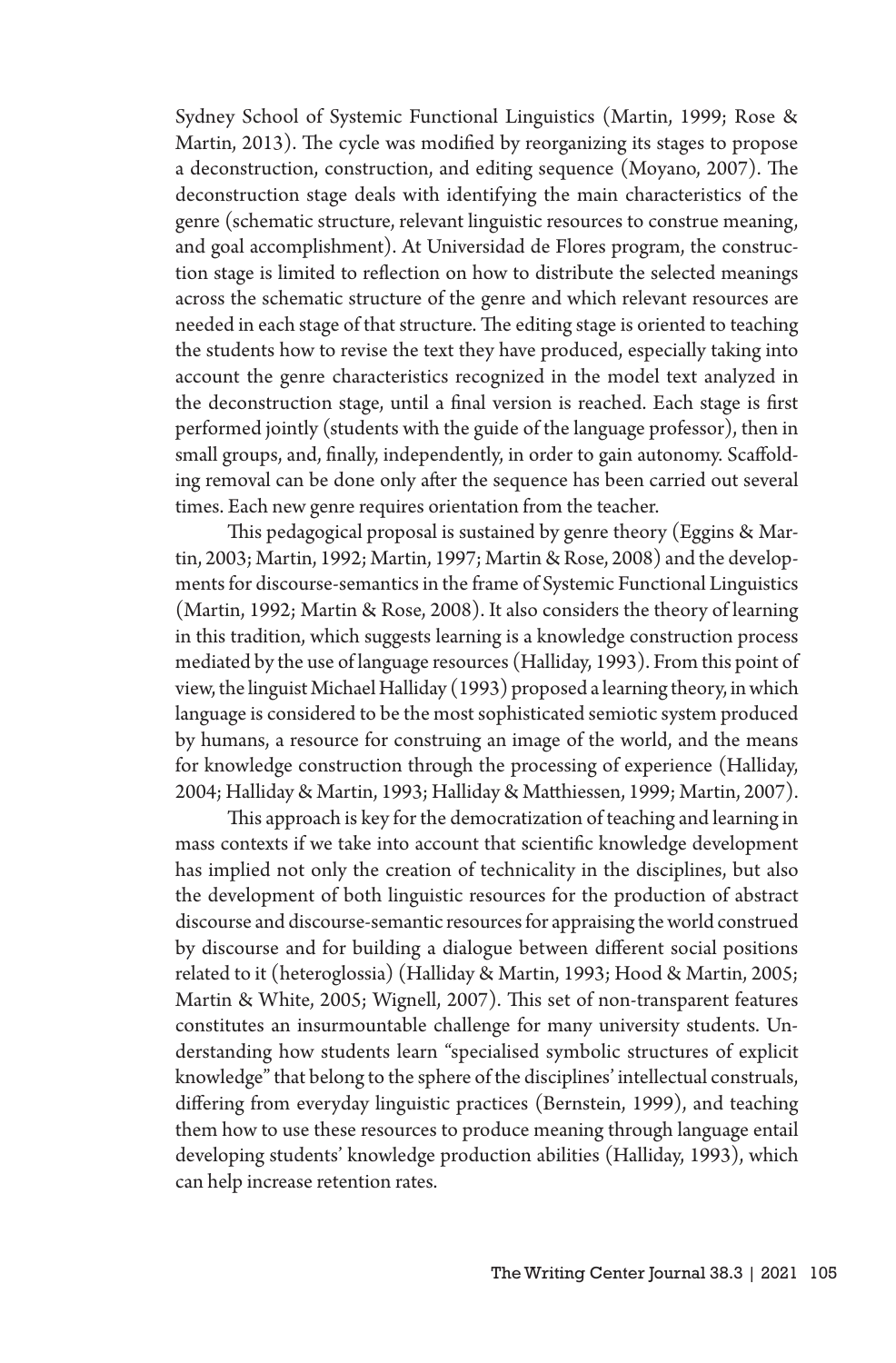In addition to the synthesis of different critical aspects of PROLEA introduced above, it is important to highlight this program's impact on the development of students' abilities to write academic and professional texts through the democratization of specialized language and learning resources. Across the curriculum, students gain control not only of disciplinary discourses and of a group of academic and/or professional genres, but also of a procedure to approach new genres, along with some linguistic knowledge to describe resources.

#### Conclusion

In Argentina, there exists a growing interest in writing centers and writing programs in higher education contexts. Certainly, our universities already host programs that support students and faculty in academic writing. In this collaborative article, we have described different initiatives that have taken place at five universities in three different provinces including their trajectories and institutional profiles. But mapping our work onto the U.S.-based terms "writing center" and "writing programs" is complicated. The growth of centers and programs in Argentina has resulted from the convergence of multiple phenomena, but most notably, the challenges to democratize education at this level through inclusive Spanish-as-first-language-medium teaching and the emergence of a specific field of studies in Latin America that has highlighted the complex and situational character of academic literacies. In fact, these concepts are a key factor in academic development and require learning scientific and professional genres. In this regard, the Argentinian field acknowledges the valuable contributions of American, Australian, British, and other traditions. Lastly, the field's growing interest in writing centers/programs is also influenced by a sense of institutional responsibility, a commitment to teaching academic and professional reading, writing, and oral communication—the indissoluble ingredients of disciplinary and professional knowledge.

The experience shared by these five universities highlights the importance of negotiation and collaboration to grant sense, visibility, viability, and value to the actions taken to develop these types of communication. In general terms, the initiatives described in this article are oriented to fulfill the following functions: to inform; to advise; to promote; to produce specific knowledge about academic, disciplinary, and professional literacies; and to foster professional development. In other words, these initiatives allow classroom experience to be reused in other spheres and then transformed into innovative practices embedded in discipline and professional epistemologies. Our context-shaped initiatives denote a complex and gradual transformation in relation to the key role that reading, writing, and oral communication have played in mass teaching contexts in the frame of curricular and institutional policies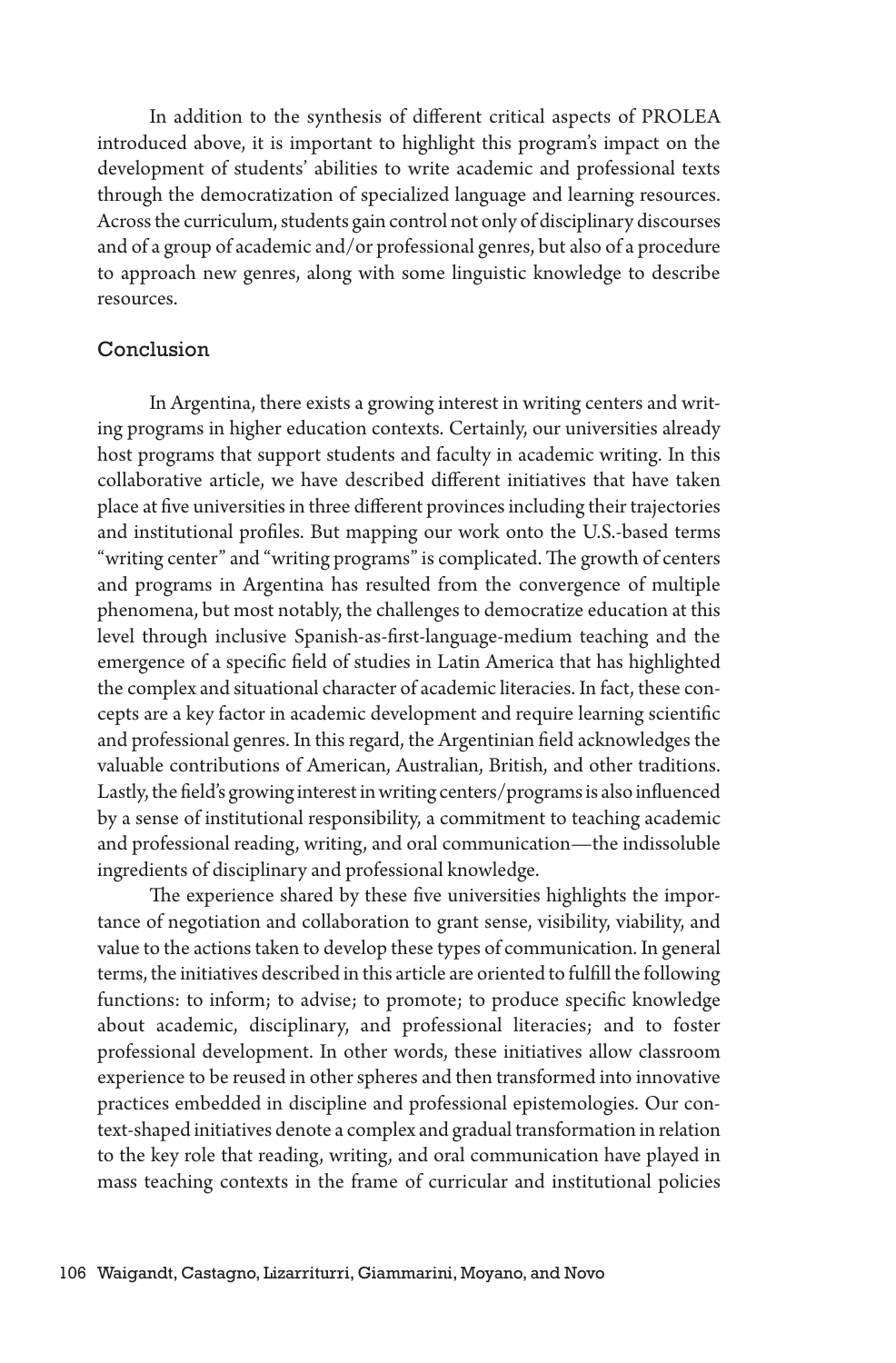that challenge institutions to offer inclusive education. In Argentina, we have noted that the increase in writing support is rooted in the goal of democratizing higher education. Democratizing higher education resulted in the creation of programs to support students writing in the academic disciplines, including programs to support teachers working with students on their writing, as well as one-on-one support and workshops to support students, and even the professional writing of faculty. All in all, we believe that democratization goes far beyond free admission.

#### Acknowledgments

*We'd especially like to thank the editors of the WCJ and the anonymous reviewers for their careful reading, useful feedback, and guidance throughout the publication process.*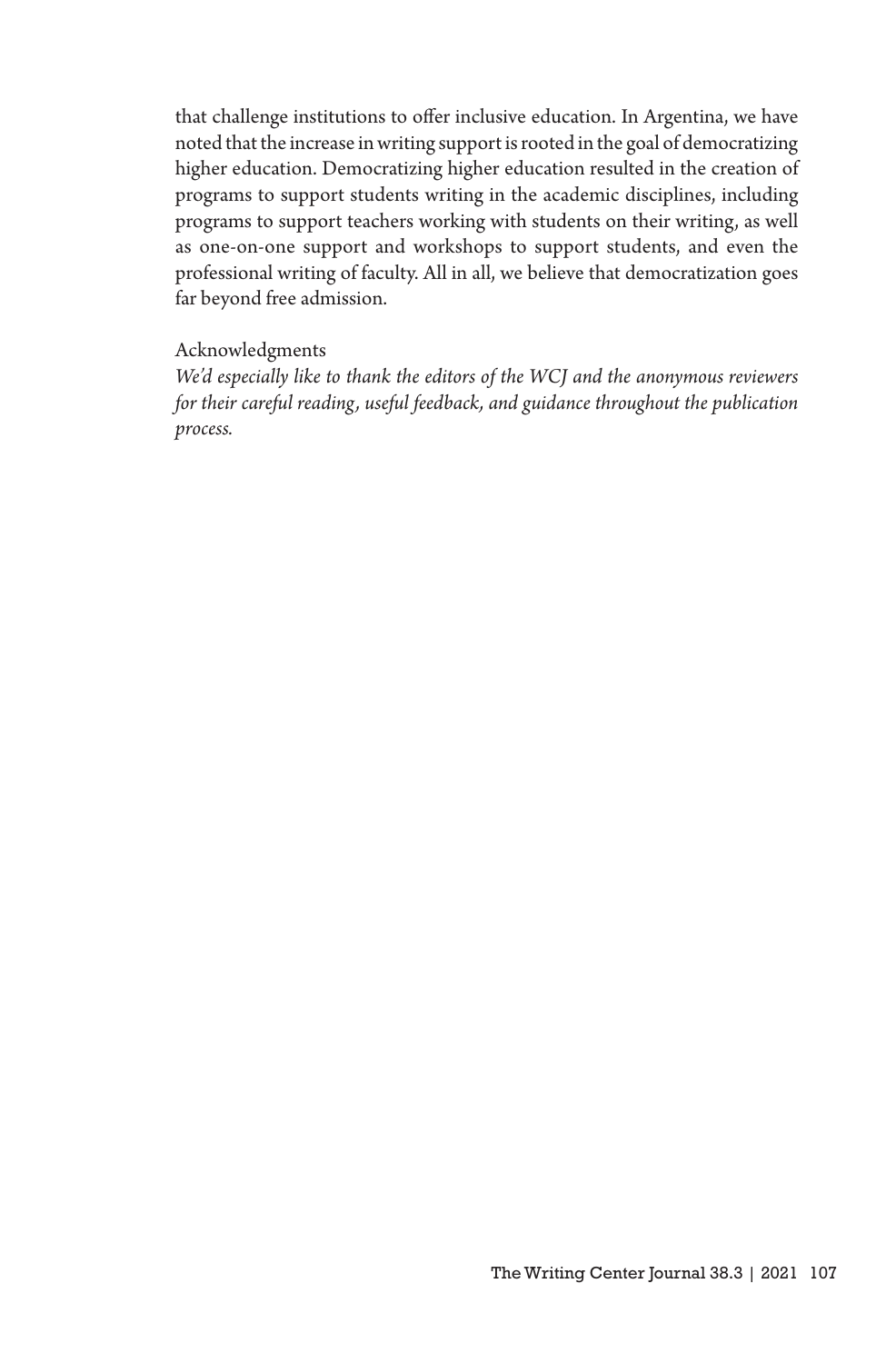#### References

- Arnold, L., Nebel, A., & Ronesi, L. (Eds.) (2017). *Emerging writing research from the Middle East-North Africa region.* WAC Clearinghouse.
- Astudillo, M., Jakob, I., Novo, M., Pelizza, L., Prámparo, C., & Tarifa, R. (2014). Hacia una comunidad de prácticas en alfabetización académica. *Contextos de educación*, *14*(16), 25–35.
- Ávila-Reyes, N. (2017). Postsecondary writing studies in Hispanic Latin America: Intertextual dynamics and intellectual influence. *London Review of Education*, *15*(1), 21–37.
- Barnett, R., & Blummer, J. S. (2008). *Writing centers and writing across the curriculum programs: Building interdisciplinary partnerships*. Westport, CT: Greenwood.
- Bazerman, C. (2012). *Géneros textuales, tipificación y actividad*. México: Benemérita Universidad Autónoma de Puebla.
- Bazerman, C. (2016). La escritura a través del currículum siempre ha estado ahí. In C. Bazerman, J. Little, L. Bethel, T. Chavkin, D. Fouquette & J. Garufis (Eds.), *Escribir a través del currículum: Una guía de referencia* (pp. 32–37). Córdoba, Argentina: Universidad Nacional de Córdoba. Retrieved from https://rdu.unc.edu.ar/handle/11086/4030
- Bazerman, C., Little, J., Bethel, L., Chavkin, T., Fouquette, D., & Garufis, J. (2005). *Reference guide to writing across the curriculum*. West Lafayette: Parlor Press.
- Bereiter, C., & Scardamalia, M. (1987). *The psychology of written composition*. Hillsdale, NJ: Erlbaum.
- Bernstein, B. (1990). *Class, codes and control.* Vol. 4: *The structuring of pedagogic discourse.* London: Routledge.
- Bernstein, B. (1999). Vertical and horizontal discourse: An essay. *British Journal of Sociology of Education, 20*(2), 157–173.
- Biber, G. (Ed.), (2007). *La lectura en los primeros años de la universidad: planteos y propuestas.* Córdoba, Argentina: Educando Ediciones.
- Bruce, S., & Rafoth, B. (2009). *ESL writers. A guide for writing center tutors*. Portsmouth, NH: Heinemann.
- Carlino, P. (2005). *Escribir, leer y aprender en la universidad. Una introducción a la alfabetización académica*. Buenos Aires, Argentina: FCE.
- Carlino, P. (2013). Alfabetización académica diez años después. *Revista Mexicana de Investigación Educativa*, *18*(57), 355–381.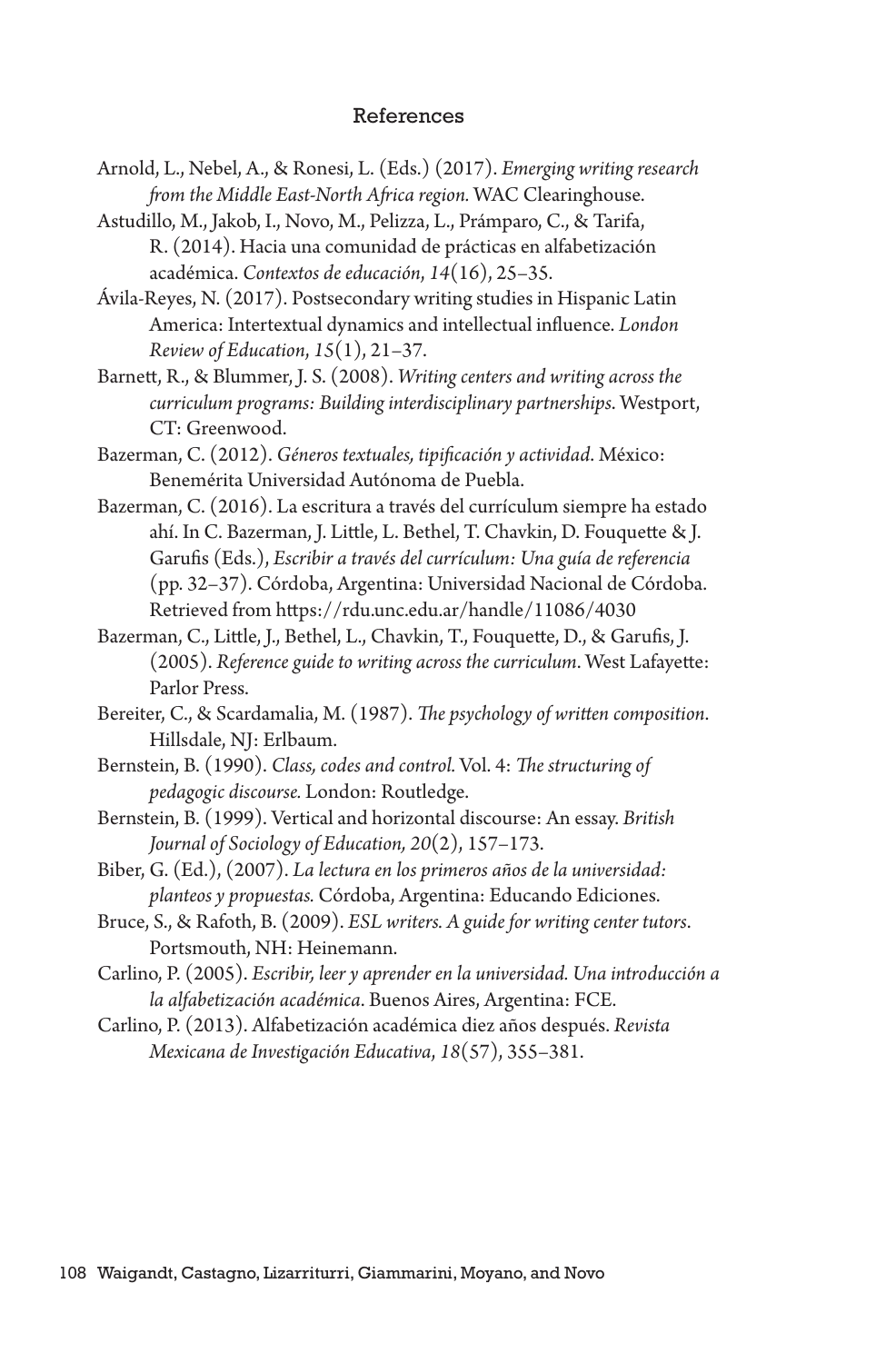- Castagno, F., Orellana, M., Avila, X., & Pinque, G. (2016). La escritura como experiencia de transformación en la UNC. In C. Bazerman, J. Little, L. Bethel, T. Chavkin, D. Fouquette & J. Garufis (Eds.), *Escribir a través del Currículum: Una guía de referencia* (pp. 25–31). Córdoba, Argentina: Universidad Nacional de Córdoba. Retrieved from https:// rdu.unc.edu.ar/handle/11086/4030
- Castagno, F., & Pinque, G. (2016). Proyecto de creación de un entorno virtual e interactivo para fortalecer y desarrollar prácticas de lectura y escritura académica en la formación de grado (UNC, Argentina). *Suplemento Signos EAD.* USAL, Buenos Aires, 1–15. Retrieved from https://p3.usal.edu.ar/index.php/ supsignosead/article/view/3707
- Duarte, M. (Comp.), (2013). *Tutorías para ingresantes: Experiencias en la UNC*. Córdoba, Argentina: Ferreyra Editor.
- Eggins, S., & Martin, J. (2003). El contexto como género: una perspectiva lingüístico-funcional. *Revista Signos*, *36*(54), 185–205.
- Ezcurra, A. (2011). Abandono estudiantil en educación superior: Hipótesis y conceptos. In Nora Gluz (Ed.), *Admisión a la universidad y selectividad social: Cuando la democratización es más que un problema de ingresos* (pp. 23–62). Los Polvorines, Argentina: Universidad Nacional de General Sarmiento.
- Ferris, D. (2009). *Teaching college writing to diverse student populations*. Ann Arbor, MI: University of Michigan Press.
- Galvalisi, C., Novo, M., & Rosales, P. (2004). *Leer y escribir para aprender: Ayudas para el estudio en el secundario y el ingreso a la universidad. Material de articulación entre nivel medio y universidad*. Río Cuarto, Argentina: Departamento de Imprenta y Publicaciones de la UNRC.
- Giménez, G., Luque, D., & Orellana, M. (Comp.), (2014). *Leer y escribir en la UNC: Reflexiones, experiencias y voces.* Córdoba, Argentina: Universidad Nacional de Córdoba. Retrieved from https://ansenuza. unc.edu.ar/comunidades/handle/11086.1/875
- Halliday, M. A. K. (1993). Towards a language-based theory of learning. *Linguistics and Education*, *5*, 93–116.
- Halliday, M. A. K. (2004). Three aspects of children's language development: Learning language, learning through language, learning about language. In J. Webster (Ed.), *The Language of Early Childhood: Collected Works of M.A.K. Halliday, Vol. 4* (pp. 308–326). London: Continuum.
- Halliday, M. A. K., & Martin, J. R. (1993). *Writing science: Literacy and discursive power.* Pittsburgh: University of Pittsburgh Press.
- Halliday, M. A. K., & Matthiessen, C. M. (1999). *Construing experience through meaning: A language-based approach to cognition*. London: Cassell.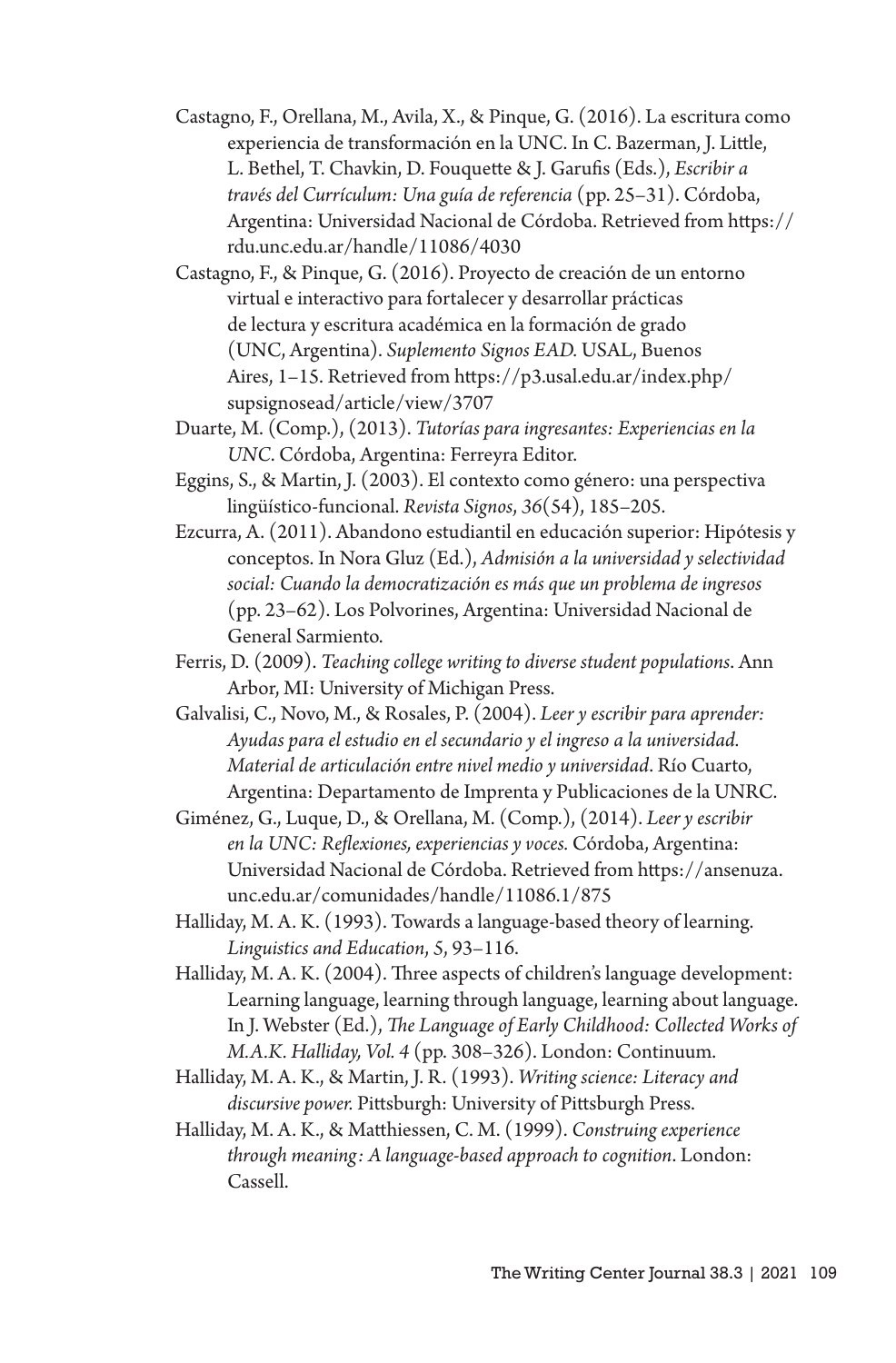- Hood, S., & Martin, J. R. (2005). Invocación de actitudes: El juego de la gradación de la valoración en el discurso. *Revista Signos*, *38*(58), 195–220.
- Hyland, K. (2002). *Teaching and researching writing*. London: Pearson Education.
- Jakob, I., Novo, M., & Astudillo, M. (2014). Una experiencia de trabajo colaborativa para la enseñanza de la lectura y la escritura en el ingreso a la universidad. *Contextos de educación*, *14*(16), 15–24.
- Lizarriturri, S. (2013a). La comprensión lectora en el ingreso a la Universidad Nacional de Villa María. In D. Riestra, S. M. Tapia, & M. V. Goicoechea (Eds.), *Terceras Jornadas Internacionales de Investigación y Prácticas en Didáctica de las Lenguas y las Literaturas* (pp. 1222–1233). San Carlos de Bariloche, Argentina: GEISE, UNRN. Retrieved from https://sites. google.com/site/grupoeise/jornadas
- Lizarriturri, S. (2013b). Las estrategias metalingüísticas y metacognitivas implicadas en la escritura de textos académicos. In D. Riestra, S. M. Tapia & M. V. Goicoechea (Eds.), *Terceras jornadas internacionales de investigación y prácticas en didáctica de las lenguas y las literaturas* (pp. 1242–1246). San Carlos de Bariloche, Argentina: GEISE, UNRN. Retrieved from https://sites.google.com/site/grupoeise/jornadas
- Lizarriturri, S., & Schweizer, M. (2014). *La comprensión lectora en el ingreso universitario*. Villa María, Argentina: Universidad Nacional de Villa María.
- Lizarriturri, S. & Giammarini, G. (2018). Las relaciones entre teorías y modelos de escritura: Un problema teórico-práctico de la Didáctica de la Lengua y la Literatura. *Educando para la cohesión social*, *16*(142), 35–38.
- Lizarriturri, S., & Giammarini, G. (2018b). La escritura como estrategia didáctica: una problemática de la Didáctica General y las Didácticas Específicas. In G. Andreozzi, R. A. Menghini & E. M. Monetti, (Comp.). *Problemáticas en torno a la enseñanza en la Educación Superior: diálogo abierto entre la didáctica general y las didácticas específicas* (pp. 224–236). Bahía Blanca, Argentina: Raúl Armando Menghini. Retrieved from: http://repositoriodigital.uns.edu.ar/ handle/123456789/5277
- Lizarriturri, S., & Giammarini, G. (2020). Aspectos críticos de la enseñanza de los procedimientos lingüístico-discursivos en géneros académicodisciplinares. In R. Brunel Matias, G. E. Lousada & V. L. Lopes Cristovão (Org.), *Géneros textuales/discursivos académicos* (pp. 85–94). Córdoba, Argentina: Fl Copias. Retrieved from: http://hdl.handle. net/11086/16801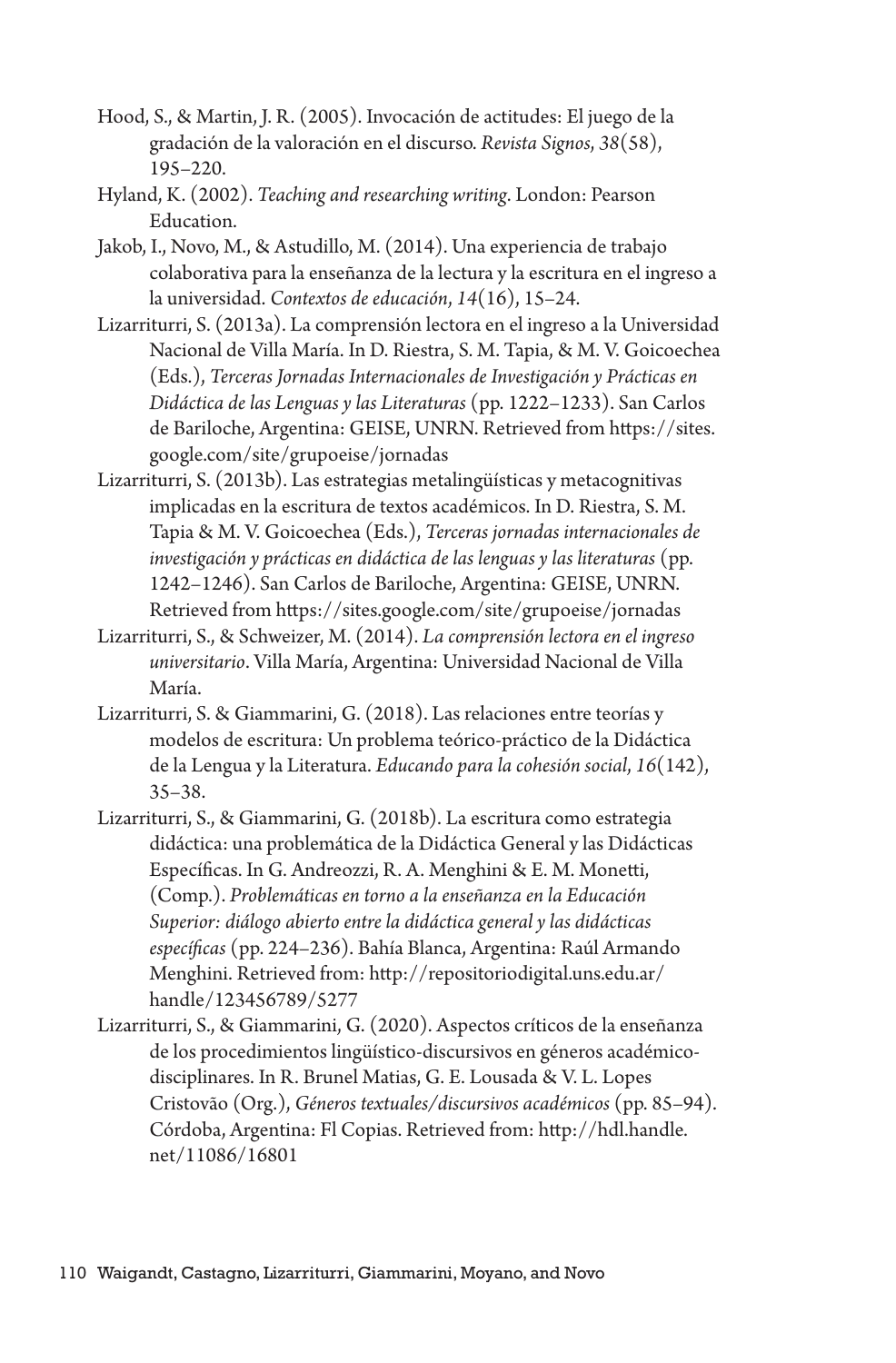- Martin, J. R. (1992). *English text: System and structure*. Amsterdam: Benjamins.
- Martin, J. R. (1997). Analyzing genre: functional parameters. In F. Christie & J. R. Martin (Eds.), *Genre and institutions: Social processes in the workplace and school* (pp. 3–39). London: Continuum.
- Martin, J. R. (1999). Mentoring semogenesis: "genre-based" literacy pedagogy. In F. Christie (Ed.), *Pedagogy and the shaping of consciousness: Linguistic and social processes* (pp. 123–155). London: Cassell.
- Martin, J. R. (2007). Construing knowledge: a functional linguistic perspective. In F. Christie & J. R. Martin (Eds.), *Language, knowledge & pedagogy: Functional linguistic and sociological perspectives* (pp. 34–64). London: Continuum.
- Martin, J. R., & White, P. (2005). *The language of evaluation. Appraisal in English*. London: Palgrave.
- Martin, J. R., & Rose, D. (2008). *Genre relations. Mapping culture*. London: Equinox.
- Molina-Natera, V. (2014). Centros de escritura: Una mirada retrospectiva para entender el presente y futuro de estos programas en el contexto latinoamericano. *Legenda, 18*(18), 9–33. Retrieved from http:// erevistas.saber.ula.ve/index.php/legenda/article/view/5205
- Molina-Natera, V. (2015). (Ed.). *Panoramas de los centros y programas de escritura en Latinoamérica*. Universidad Javeriana, Colombia. Retrieved from https://www.researchgate.net/ publication/309619832\_Panorama\_de\_los\_centros\_y\_programas\_ de escritura de Latinoamerica
- Moyano, E. I. (2007). Enseñanza de habilidades discursivas en Español en contexto pre-universitario: Una aproximación desde la LSF. *Revista Signos, 40*(65), 573–608.
- Moyano, E. I. (2018) . La enseñanza de la lectura y la escritura académicas mediante programas a lo largo del curriculum. universitario: opción teórica, didáctica y de gestión. *D.E.L.T.A., 34*(1), 235–267
- Moyano, E. I. (forthcoming). "Appliability" of SFL in two academic contexts in Argentina: developing teaching academic genres in Spanish. In D. Caldwell, J. R. Martin, & J. Knox (Eds.), *Developing theory: A handbook in appliable linguistics and semiotics*. London/Sydney: Bloomsbury.
- Moyetta, A. (2015). *Reconstrucción crítica del proceso de creación de la Universidad Nacional de Río Cuarto*. Córdoba, Argentina: Universidad Nacional de Córdoba. Retrieved from https://rdu.unc.edu.ar/ handle/11086/2706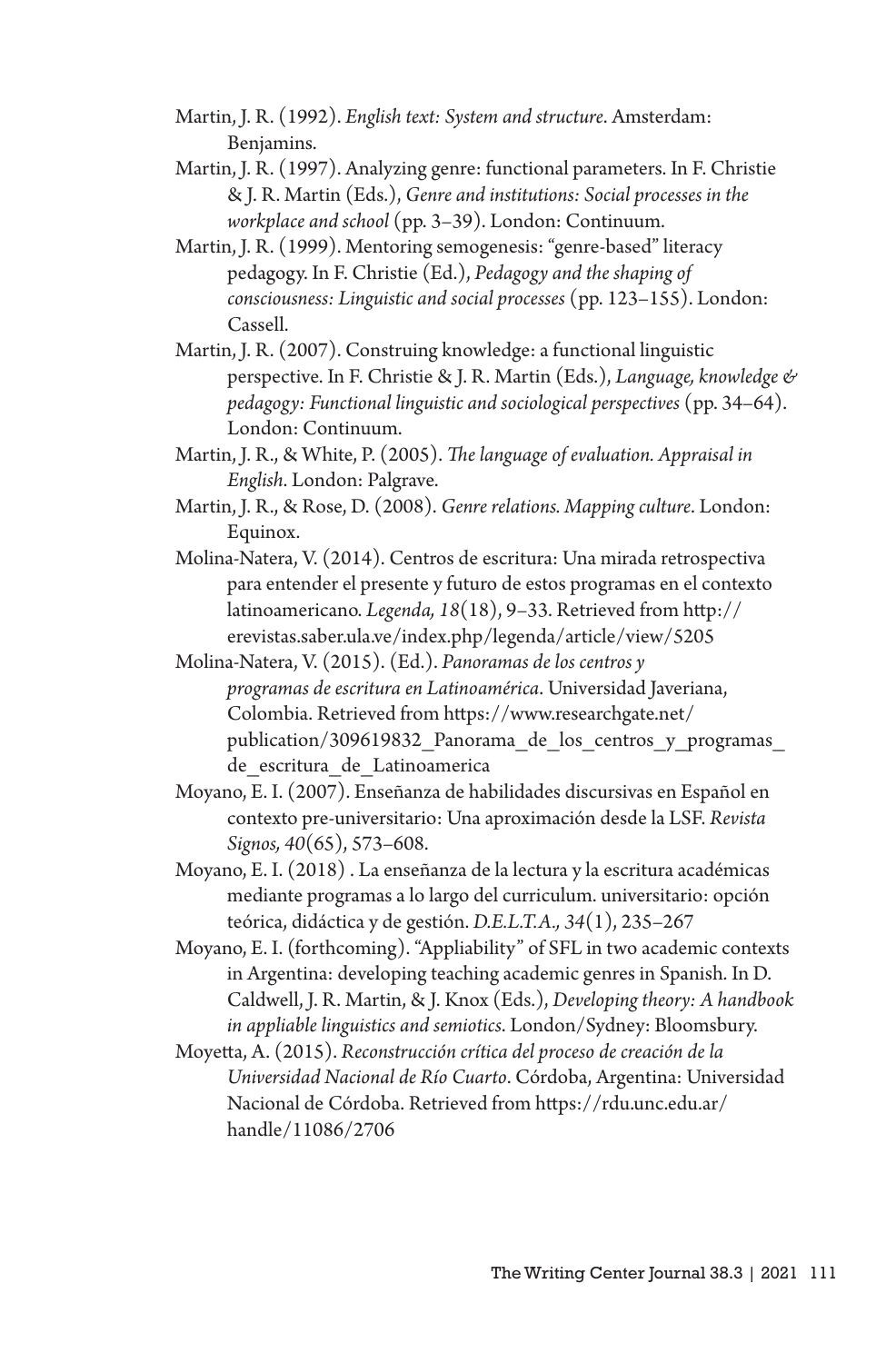- Muse, C. (2015). (Ed.). *Lectura y escritura: Continuidades, rupturas y reconstrucciones.* Córdoba: Universidad Nacional de Córdoba. Retrieved from https://rdu.unc.edu.ar/bitstream/ handle/11086/2309/serie%20Unesco\_volumen%2003\_AAVV. pdf;sequence=1
- Myatt, A. J. (2017). Partnerships: Writing programs, writing centers, and the collaboration continuum. In A. J. Myatt & L. L. Gaillet (Eds.), *Program and writing center collaborations: Transcending boundaries* (pp. 1–23). Palgrave Macmillan.
- Natale, L. & Stagnaro, D. (Comp.). (2016). *Alfabetización académica: Un camino hacia la inclusión en el nivel superior*. Los Polvorines, Argentina: Universidad Nacional de General Sarmiento.
- Navarro, F. (2017). Prólogo. De la alfabetización académica a la alfabetización disciplinar. In R. Ibáñez & C. González (Eds.), *Alfabetización disciplinar en la formación inicial docente. Leer y escribir para aprender* (pp. 7–15). Valparaíso: Ediciones Universitarias de Valparaíso.
- Noceti, A. (2012). Los títulos de artículos de investigación en la ingeniería en alimentos: Un estudio exploratorio desde la perspectiva del análisis de género. In N. Gigena & D. Waigandt (Comp.), *Aprender y enseñar en tiempos posparentéticos*. Retrieved from http://www.bioingenieria.edu. ar/referencia/eventos/ingles-libro/
- Novo, M., & Rosales, P. (2007). *Lectura y escritura en la enseñanza de las ciencias sociales*. Río Cuarto, Argentina: Universidad Nacional de Río Cuarto.
- Pipkin M. & Reynoso, M. (2010). *Prácticas de lectura y escritura académicas*. Córdoba, Argentina: Comunicarte.
- Reynoso, M., Sforza, M., Rosa, B., Waigandt, D. M. & Leiva, G. (2009). Argumentación y didaxis. *Ciencia, Docencia y Tecnología*, *39*(20), 13–47. Retrieved from http://www.revistacdyt.uner.edu.ar/spanish/ cdt\_39/documentos/CDT\_2009\_39\_Reynoso.pdf
- Rosales, P., & Novo, M. (Eds.). (2014). *Lectura y escritura en carreras de Ciencias Humanas y Sociales: Ideas y experiencias de enseñanza*. Buenos Aires, Argentina: Novedades Educativas.
- Rose, D., & Martin, J. (2013). *Learning to write, reading to learn: Genre, knowledge and pedagogy in the Sydney School*. Sheffield, UK: Equinox.
- Swales, J. (1990). *Genre analysis: English in academic and research settings*. Cambridge, UK: Cambridge University Press.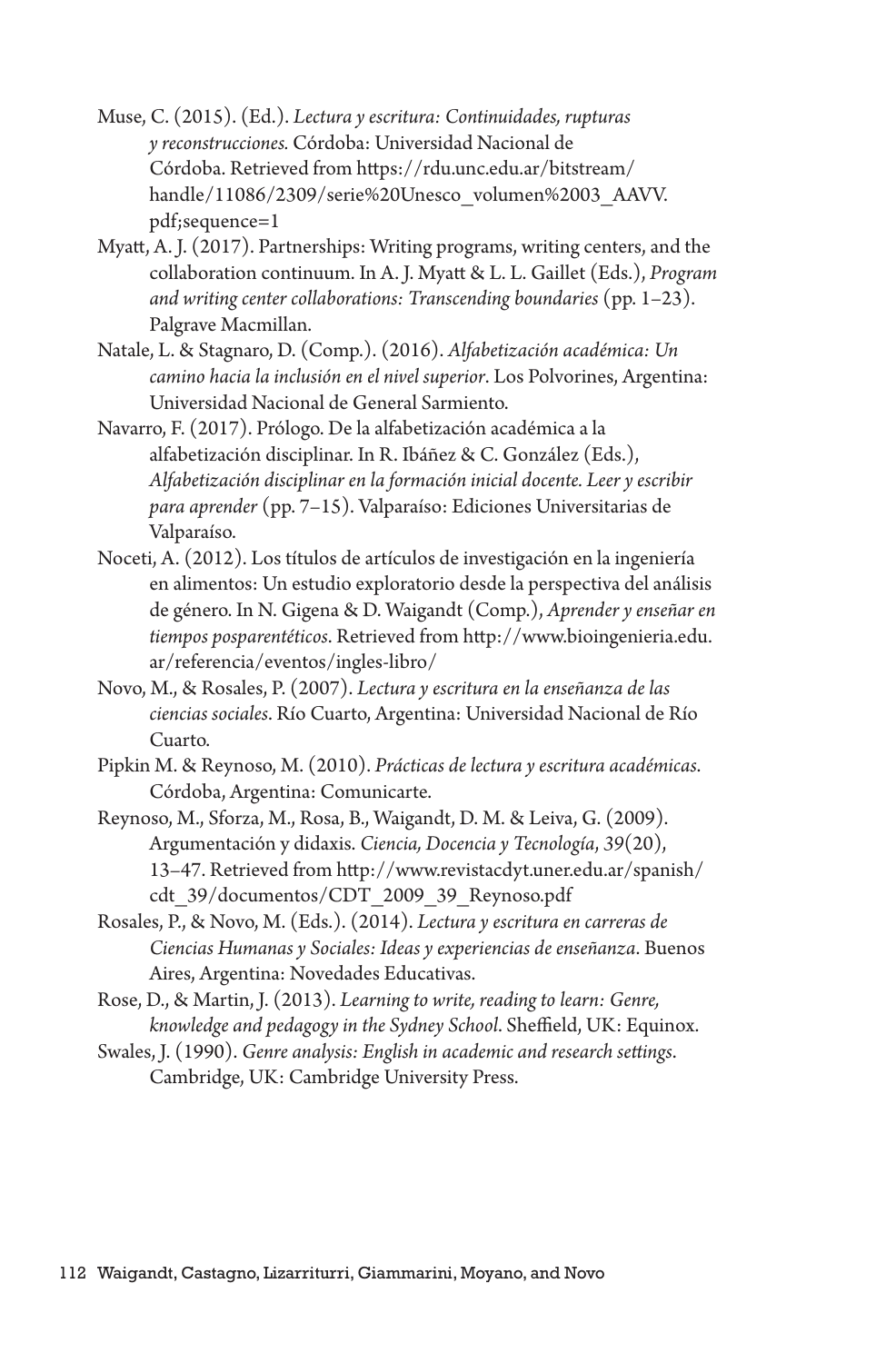- Tapia-Ladino, M., Avila Reyes, N., Navarro, F., & Bazerman, C. (2016). Milestones, disciplines and the future of initiatives of reading and writing in higher education: An analysis from key scholars in the field in Latin America. *Ilha do Desterro: A Journal of English Language, Literatures in English and Cultural Studies*, *69*(3), 189–208. Retrieved from https://periodicos.ufsc.br/index.php/desterro/article/ view/2175-8026.2016v69n3p189
- Thaiss, C., Bräuer, G., Carlino, P., Ganobcsik-Williams, L., & Sinha, A. (2012). *Writing programs worldwide: Profiles of academic writing in many places.* Anderson, South Carolina: Parlor Press/WAC Academic Clearinghouse.
- Thaiss, C. (2018). Writing programs in higher education: Experiences and implications for the teaching-learning process. Conference. August, 27, 2018. Universidad Nacional de Córdoba, Córdoba, Argentina.
- Vázquez, A. (2010). Presentación. In A. Vázquez, M. Novo, I. Jakob, & L. Pelizza (Eds.), *Lectura, escritura y aprendizaje disciplinar* (pp. 17–21). Río Cuarto, Argentina: UniRío Editora. Retrieved from http://www. unrc.edu.ar/unrc/comunicacion/editorial/unirio-catalogo.php y http://www.hum.unrc.edu.ar/publicaciones/
- Vázquez, A. (2014). Editorial. *Contextos de Educación (14)*16. Retrieved from http://www.hum.unrc.edu.ar/publicaciones/contextos/vol16.html
- Vázquez, A., & Novo, M. (1999). *Producción de textos y comunicación del conocimiento*, *Módulo de Educación a Distancia*. Río Cuarto, Argentina: Departamento de Imprenta y Publicaciones de la UNRC.
- Vélez, G. (2005). *El ingreso: la problemática del acceso a las culturas académicas de la universidad*. Río Cuarto, Argentina: Secretaría Académica de la UNRC. Retrieved from https://www.unrc.edu.ar/unrc/academica/ docs/publicaciones/cuadernillo02.pdf
- Vigotsky, L. (1995). *Pensamiento y lenguaje* (M. M. Rotger, Trans.). Buenos Aires: Fausto.
- Wächter, B., & Maiworm, F. (Eds.). (2014). English-taught programmes in European Higher Education: The state of play in 2014. (PDF). www. aca-secretariat.be. Retrieved 14 August 2019.
- Waigandt, D., Carrere, C., Perassi, M. & Añino, M. (2019). Escribir para aprender en ingeniería: Una lente que hace visible el pensamiento matemático. In C. Bazerman, B. G. Pinzón, D. Russell, P. Rogers, L. B. Peña, E. Narváez, P. Carlino, M. Castelló and M. Tapia-Ladino (Eds.), *Conocer la escritura: Investigación más allá de las fronteras*. *Knowing writing: Writing research across borders.* Bogotá: Pontificia Universidad Javeriana & Writing Across the Curriculum Clearinghouse.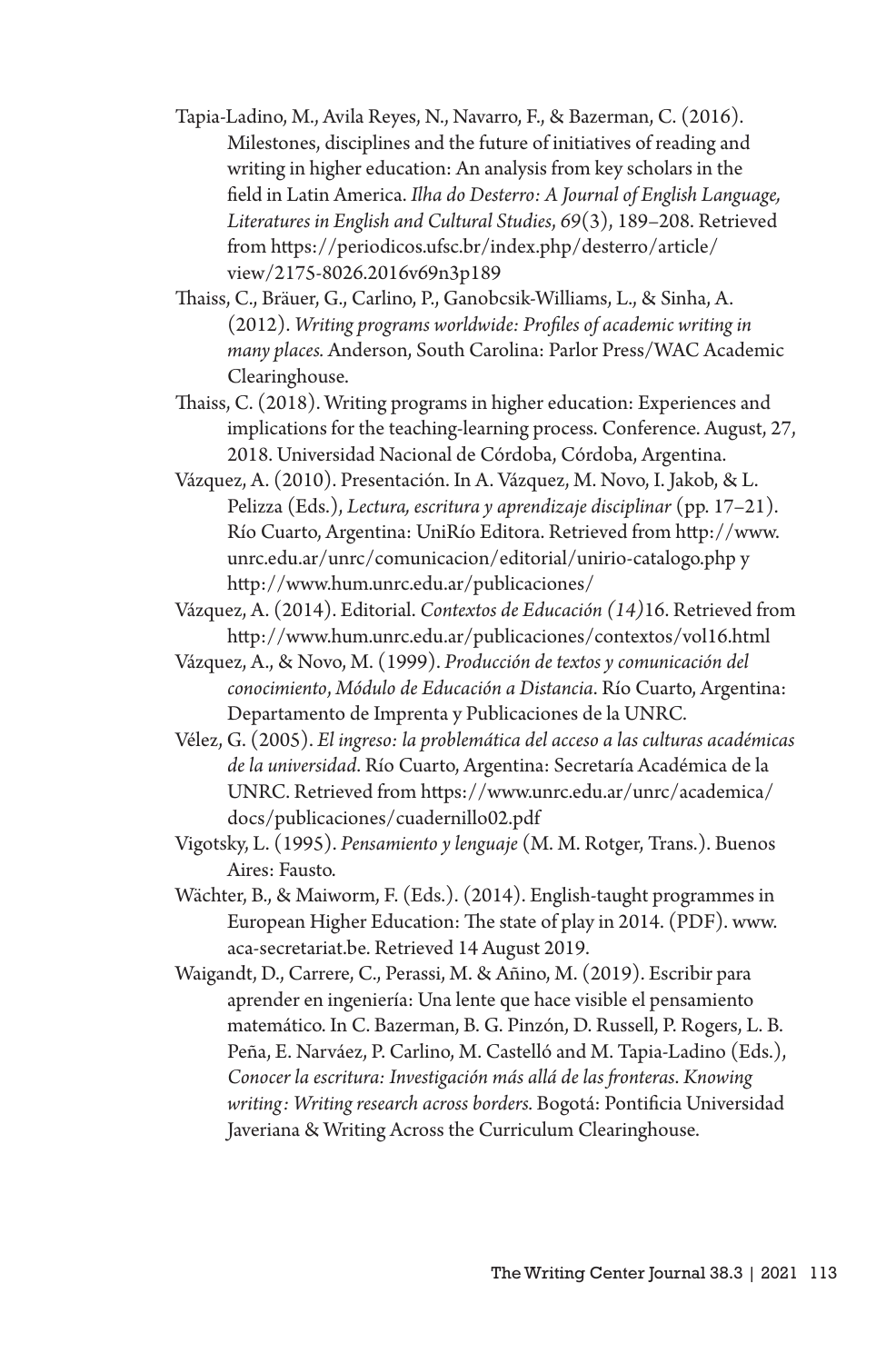- Waigandt, D., Noceti, A., & Lothringer, R. (2019). Writing for publication in English: Institutional initiatives at the Universidad Nacional de Entre Ríos. In J. N. Corcoran, K. Englander, & L. Muresan (Eds.), *Pedagogies and policies for publishing research in English: Local initiatives supporting international scholars.* New York: Routledge.
- Wignell, P. (2007). *On the discourse of social science.* Australia: Charles Darwin University Press.
- Williams, J., & Severino, C. (2004). The writing center and second language writers. *Journal of Second Language Writing*, *13*(3), 165–172.

**Diana Mónica Waigandt** has been a Professor of English (ESP, EAP, ERPP) at the Facultad de Ingeniería (Universidad Nacional de Entre Ríos–Argentina) for over twenty years. Her research interests focus on academic literacy development in the disciplines in higher education, both in L1 (Spanish) and in additional languages (English and French). She has participated in several inter-institutional projects on behalf of her university

**Fabiana Castagno** is a Professor and Researcher at the Universidad Nacional de Córdoba (Argentina). She is the head of the team that coordinates the Writing Center at the Facultad de Ciencias de la Comunicación (Universidad Nacional de Córdoba–Argentina). She has been the lead researcher of many projects and has co-directed research programs about academic literacy development in higher education. She has also participated in several inter-institutional projects on behalf of her university.

**Sonia Gabriela Lizarriturri** is a retired Professor and Researcher (Universidad Nacional de Villa María–Argentina). She is currently collaborating with different research projects about reading and writing in the disciplines at all education levels.

**Gabriela Luján Giammarini** is an Assistant Professor in the Instituto Académico Pedagógico de Ciencias Humanas at the Universidad Nacional de Villa María (Argentina). She is currently the lead researcher of a project about reading and writing across the disciplines that make up the study programs offered by her university.

**Estela Inés Moyano** holds a PhD in Linguistics. She has started and run academic literacy development programs at the Universidad Nacional de General Sarmiento and the Universidad de Flores (Argentina). She also designed a transdisciplinary area for academic literacy development across the curriculum which she currently runs at the Universidad Nacional Guillermo Brown (Argentina). She is leading projects about science literacy professional development for secondary school teachers at the Universidad Nacional de General Sarmiento (Argentina).